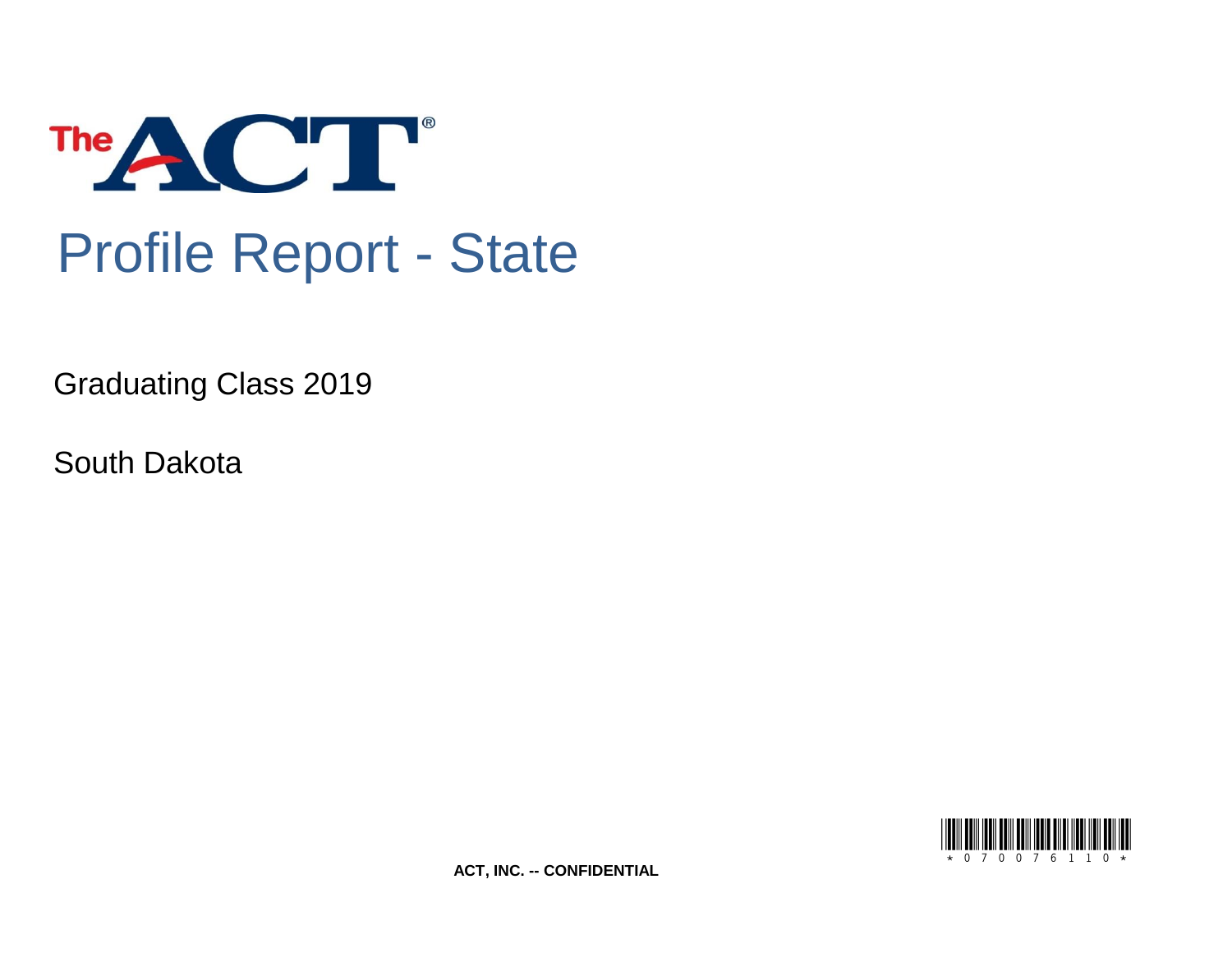### New to your 2019 Profile Report

ACT Composite score ranges associated with likely National Career Readiness Certificate (NCRC) level attainment have been updated. The ACT Composite scores associated with at least a 50% chance of earning each ACT NCRC level or higher are: 13 for Bronze, 17 for Silver, 22 for Gold, and 27 for Platinum.

Based on those cut scores, students who earned an ACT Composite score of less than 13 are classified in Table 3.4 as 'Needs improvement' as they are unlikely to obtain an ACT NCRC. Students with an ACT Composite score of 13 to 16 are classified as 'Bronze' as they are likely to obtain a Bronze NCRC, 17 to 21 as 'Silver', 22 to 26 as 'Gold', and 27 or above as 'Platinum'. Visit www.act.org/NCRC-indicator to learn more.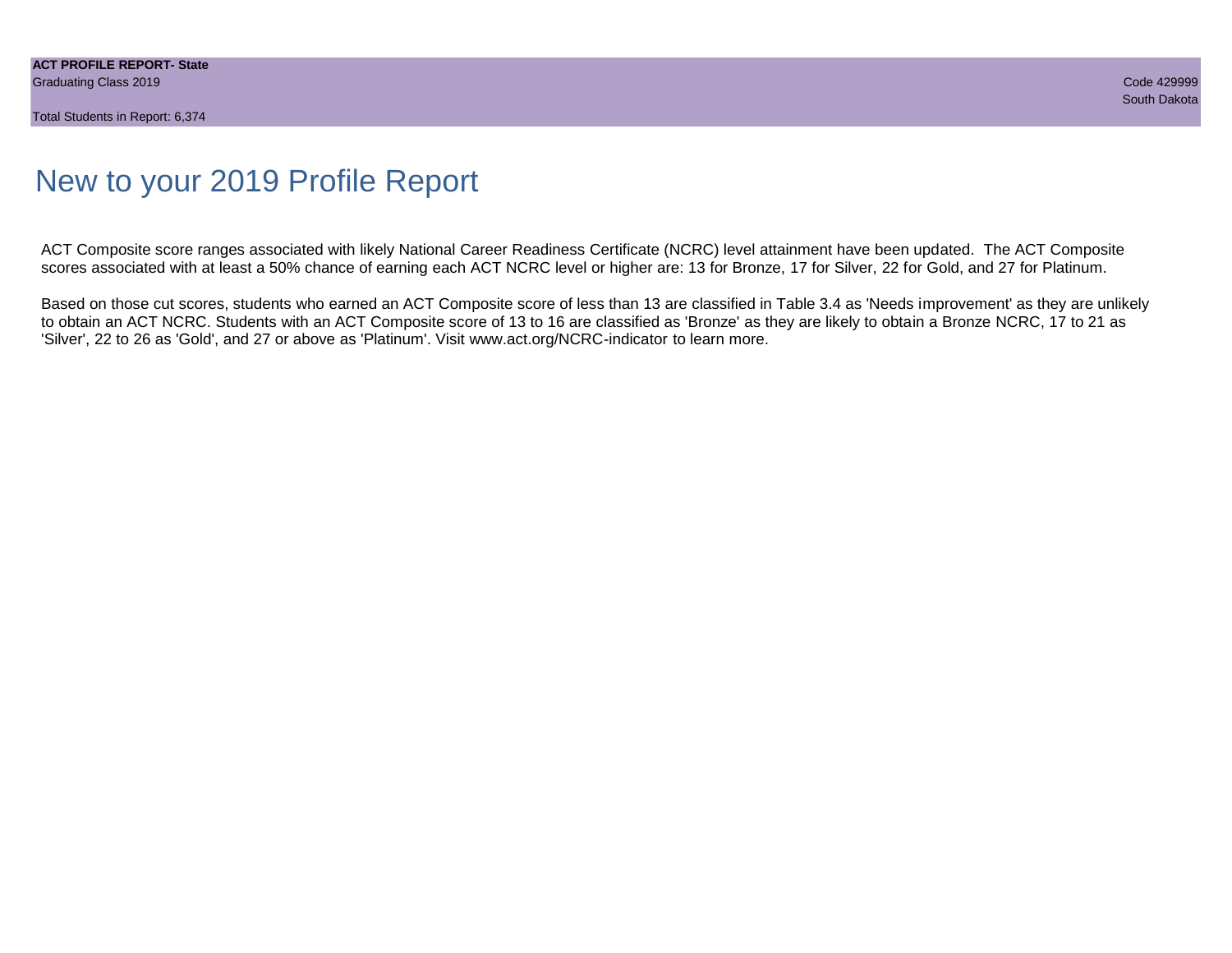### **Table of Contents**

| <b>Section I: Executive Summary</b>                             | Page 5  | Section III: College Readiness & Impact of Course Rigor                         | Page 17 |
|-----------------------------------------------------------------|---------|---------------------------------------------------------------------------------|---------|
| Average Composite Scores: 5 Years of Testing                    |         | Percent of Students Meeting 3 or 4 College Readiness                            |         |
| Percent Meeting 3 or 4 Benchmarks: 5 Years of Testing           |         | Benchmarks by Core College Curriculum Status                                    |         |
| Percent Meeting STEM Benchmark: 5 Years of Testing              |         | Percent of Students in College and Career Readiness Standards (CCRS)            |         |
| Percent Taking A Core Curriculum: 5 Years of Testing            |         | Score Ranges                                                                    |         |
| Five Year Trends-Percent of Students Who Met                    |         | Percent of Students Who Met ACT College Readiness Benchmark Scores              |         |
| <b>College Readiness Benchmarks</b>                             |         | by Gender                                                                       |         |
| Five Year Trends-Average ACT Scores                             |         | Percent of Students Who Met ACT College Readiness Benchmark Scores              |         |
| Five Year Trends-Average ACT Scores by Level of Preparation     |         | by Race/Ethnicity                                                               |         |
| Five Year Trends-Percent and Average Composite Score            |         | Likely ACT National Career Readiness Certificate (NCRC) Level                   |         |
| by Race/Ethnicity                                               |         | Based Upon ACT Composite Score                                                  |         |
| Five Year Trends-Achievement in STEM                            |         | College Readiness Benchmark Percent and Average ACT Scores                      |         |
| Proficiency Toward Understanding Complex Text                   |         | by Overall High School Curriculum                                               |         |
|                                                                 |         | College Readiness Benchmark Percent and Average ACT Scores                      |         |
| <b>Section II: Academic Achievement</b>                         | Page 11 | by Content-Specific Curriculum                                                  |         |
| Average ACT Composite Scores by Race and Core Curriculum Status |         | College Readiness Benchmark Percent and Average ACT Scores                      |         |
| ACT Score Distributions, Cumulative Percents, and Averages      |         | by Common Course Patterns                                                       |         |
| <b>Subject Area Reporting Categories</b>                        |         | College Readiness Benchmark Percent and Average ACT Scores                      |         |
| Average ACT Composite Scores for Race/Ethnicity                 |         | for Gender by Common Course Patterns                                            |         |
| by Level of Preparation                                         |         |                                                                                 |         |
| Average ACT Scores by Race/Ethnicity                            |         | <b>Section IV: Career and Educational Aspirations</b>                           | Page 25 |
| Average ACT Composite Scores for Gender by Level of Preparation |         | Average ACT Composite Scores                                                    |         |
| Average ACT Scores by Gender                                    |         | by Race and Student Postsecondary Aspirations                                   |         |
| <b>ACT Score Quartile Values</b>                                |         | Distribution of Planned Educational Majors for All Students<br>by College Plans |         |
|                                                                 |         | Average ACT Composite Scores for Racial/Ethnic Groups                           |         |
|                                                                 |         | by Post-Secondary Educational Aspirations                                       |         |
|                                                                 |         | Students' Score Report Preferences at Time of Testing                           |         |
|                                                                 |         | <b>Section V: Optional Writing Test Results</b>                                 | Page 31 |
|                                                                 |         | Average ACT Writing Scores by Race/Ethnicity                                    |         |
|                                                                 |         | Average ACT English Language Arts Constituent Scores                            |         |
|                                                                 |         | by Race/Ethnicity and Gender for Students Who Took ACT Writing                  |         |
|                                                                 |         | Average ACT English Language Arts Outcomes                                      |         |

by Race/Ethnicity and Gender for Students Who Took ACT Writing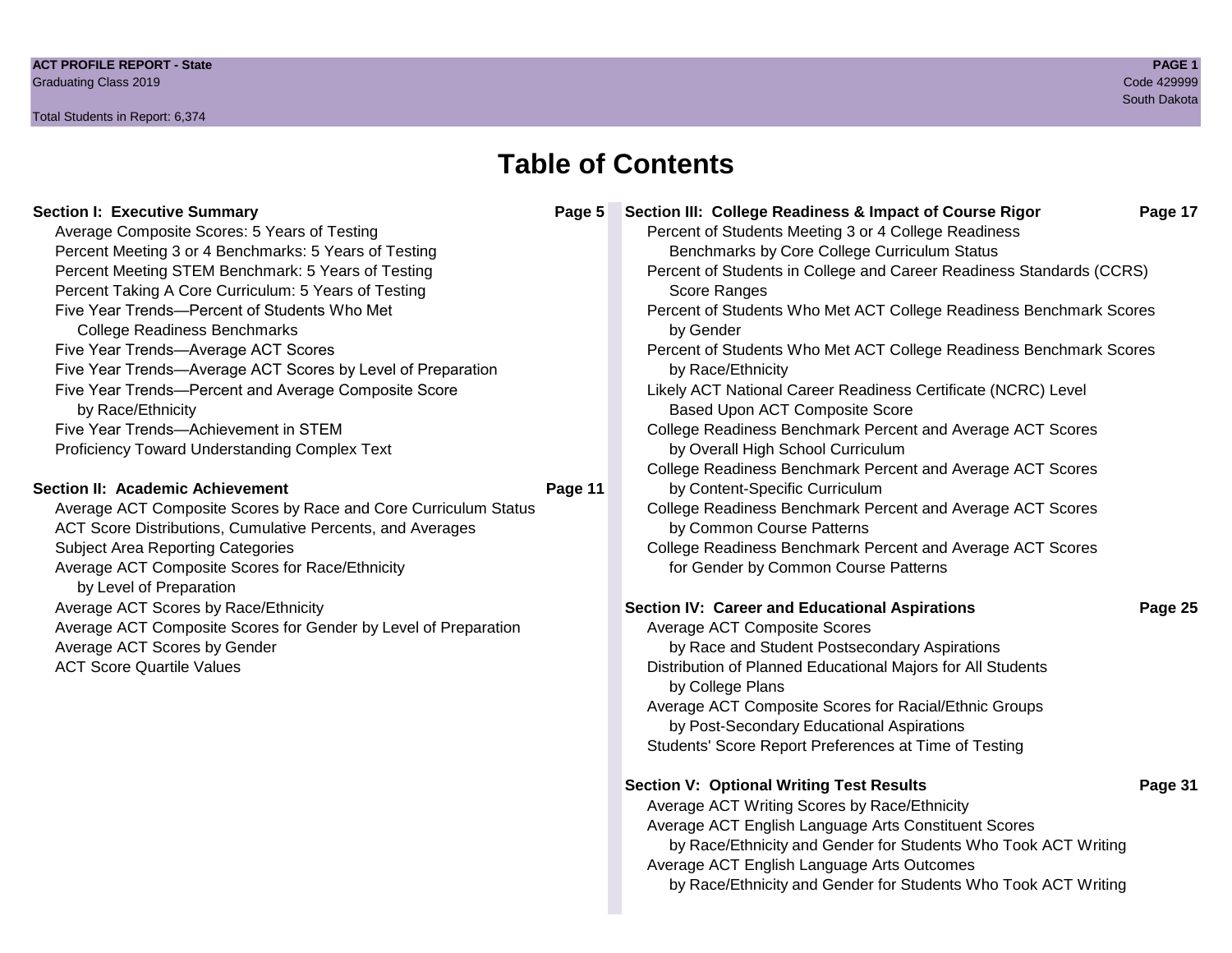We are pleased to provide this 2019 Graduating Class ACT Profile Report. This report summarizes the preparation and performance of your 2019 graduates who took the ACT as sophomores, juniors, or seniors under standard- or extendedtime conditions and achieved a college reportable composite score. The most recent set of test information is used in your report for students testing more than once.

This report focuses on:

**Performance** - student test performance in the context of college readiness

**Access** - number of your graduates exposed to college entrance testing and the percent of race/ethnicity participation

**Course Selection** - percent of students pursuing a core curriculum

**Course Rigor** - impact of rigorous coursework on achievement

**College Readiness** - percent of students meeting ACT College Readiness Benchmark Scores in each content area

**Awareness** - extent to which student aspirations match performance

**Articulation** - colleges and universities to which your students send test results

Each year, test data for a school, district, and the state represents a different cohort of students. ACT encourages educators to focus on trends (3, 5, 10 years), not year-to-year changes. Such changes can represent normal – even expected – fluctuations. On the other hand, trend lines offer more insight into what is happening in a school, district, or the state.

Furthermore, ACT encourages educators to measure student performance in the context of college readiness measures. The focus should be on the number and percentage of students who met or exceeded ACT's College Readiness Benchmark Scores, a measure that is much more meaningful and understandable than an average composite score for a group of students.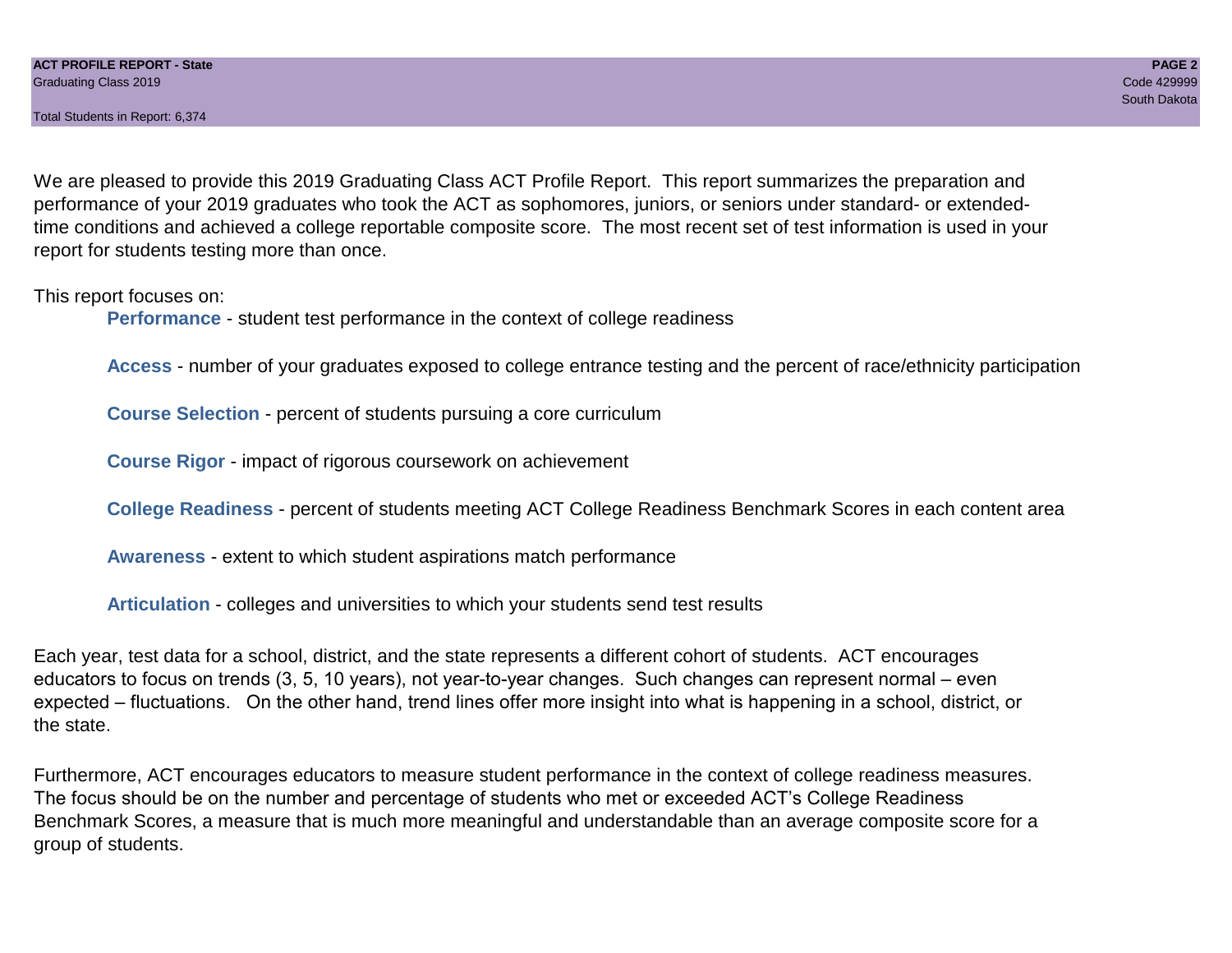#### **The ACT is a curriculum-based measure of college readiness. ACT components include:**

Tests of academic achievement in English, math, reading, science, STEM, and (optional) ELA and writing High school grade and course information Student Profile Section Career Interest Inventory

#### **The ACT:**

Every few years, ACT conducts the **ACT National Curriculum Survey** to ensure its curriculum-based assessment tools accurately measure the skills high school teachers teach and instructors of entry-level college courses expect. The ACT is the only college readiness test designed to reflect the results of such a survey.

ACT's **College and Career Readiness Standards** are sets of statements intended to help students, parents and educators understand the meaning of test scores. The standards relate test scores to the types of skills needed for success in high school and beyond. They serve as a direct link between what students have learned and what they are ready to do next. The ACT is the only college readiness test for which scores can be tied directly to standards. College and Career Readiness Standards to the Classroom interpretive guides can be found at www.act.org/content/act/en/education-and-career-planning/college-and-career-readinessstandards.html.

Only the ACT reports **College Readiness Benchmark Scores** – A benchmark score is the minimum score needed on an ACT subject-area test to indicate a 50% chance of obtaining a B or higher or about a 75% chance of obtaining a C or higher in the corresponding credit-bearing college courses, which include English Composition, Algebra, Social Science, Biology, STEM and ELA. These scores were empirically derived based on the actual performance of students in college.

| <b>College Course/Course Area</b> | <b>ACT Score</b> | <b>Benchmark Score</b> |
|-----------------------------------|------------------|------------------------|
| <b>English Composition</b>        | English          | 18                     |
| Algebra                           | Mathematics      | 22                     |
| <b>Social Sciences</b>            | Reading          | 22                     |
| <b>Biology</b>                    | Science          | 23                     |
| <b>STEM</b>                       | <b>STEM</b>      | 26                     |
| ELA                               | ELA              | 20                     |

For more information, go to www.act.org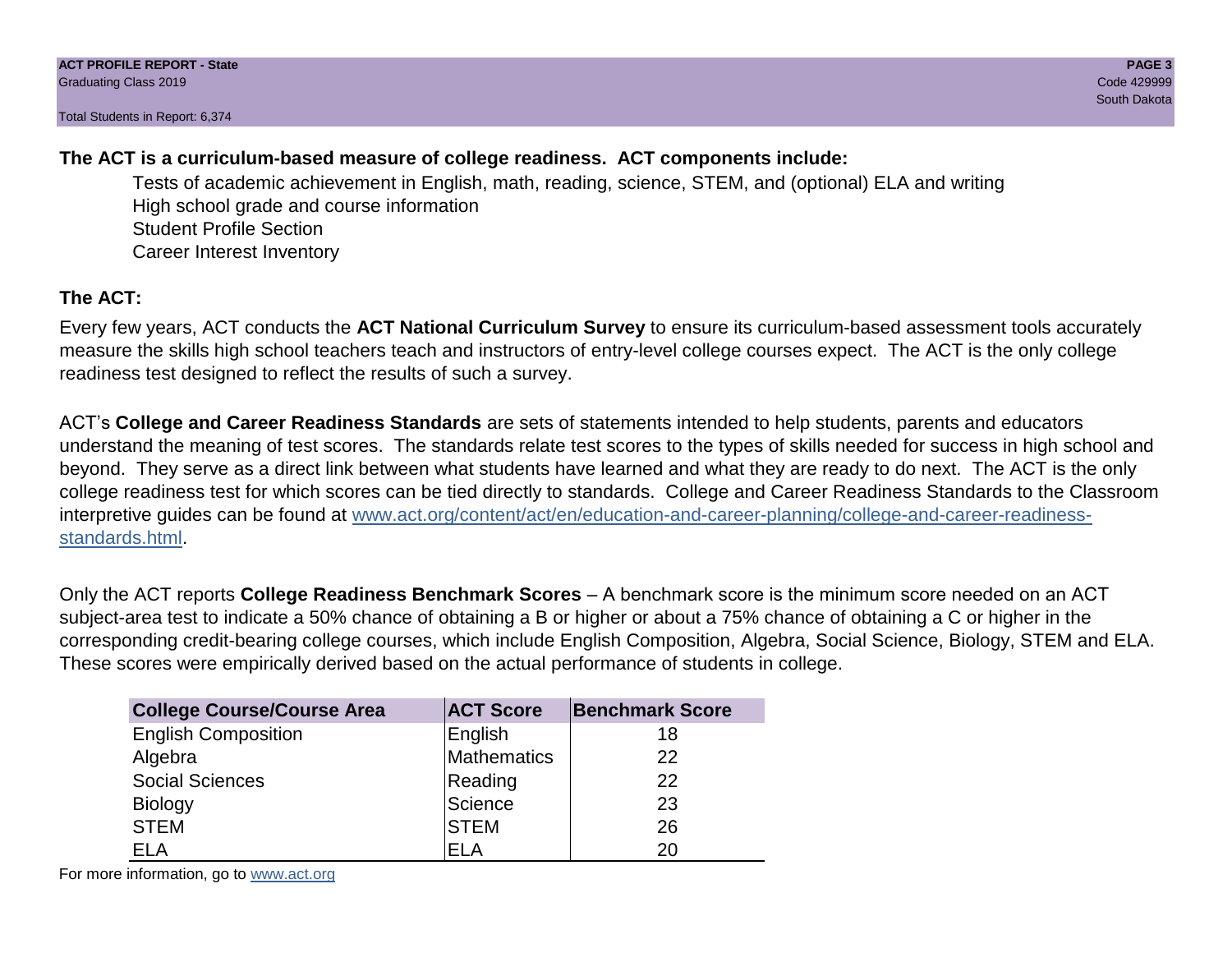#### **How to Improve Scores and Increase College Readiness**

30% of your students met all four ACT College Readiness Benchmark Scores (Table 1.1). To improve students' scores and increase the percentage of students identified as college ready, ACT suggests:

PROVIDING ACCESS FOR ALL STUDENTS TO TAKE THE ACT: 6,374 of your students are included in this report (the 'cohort'). Increasing access insures that more students have the opportunity to consider college and allows the reader to use this report to evaluate how well courses and instructional programs are preparing students for college and work.

MAKING CORE CURRICULUM A PRIORITY: Emphasize the need for all students to develop college and work ready skills, regardless of postsecondary aspirations. 86% of the students in the cohort reported taking courses that would be considered 'Core or More' (Table 1.4).

MAKING SURE STUDENTS ARE TAKING THE RIGHT KINDS OF COURSES: Table 3.8 reports 3% of the cohort took less than three years of math courses. Of these students, 13% were college ready. 16% of the cohort reported taking a course sequence of Algebra I, Algebra II, and Geometry. 17% of these students were college ready. In comparison, 55% of the students who took 3 or more years of math beyond Algebra I, Algebra II, and Geometry were college ready. Getting more students ready for Algebra prior to 9th grade will increase the chances that students will be prepared for and take advanced-level math courses.

Similarly, Table 3.8 reports 4% of the cohort took less than three years of natural science courses. 27% of these students were college ready. In comparison, 46% of students who took at least three years of science coursework were college ready.

EVALUATING RIGOR OF COURSES: Table 3.1 reports the percentage of students falling in each of the ACT College and Career Readiness Standards score ranges. For example, approximately 43% of the cohort fall into the lowest three Mathematics score ranges. To increase these students' achievement, identify the standards they should focus on next by accessing ACT's College and Career Readiness Standards at at www.act.org/content/act/en/education-and-career-planning/college-and-career-readiness-standards.html.

PLAN GUIDANCE ACTIVITIES BASED ON STUDENTS' CAREER AND COLLEGE ASPIRATIONS: Data in Tables 4.1 and 4.2 enable the reader to determine if aspirations are consistent with academic performance and whether, among students with similar aspirations, academic performance is consistent across racial/ethnic groups.

For more information on interpreting data in this report, or to learn how ACT can help your students improve their readiness for college and the workplace, contact ACT Customer Service at 319-337-1365 or customerservices@act.org.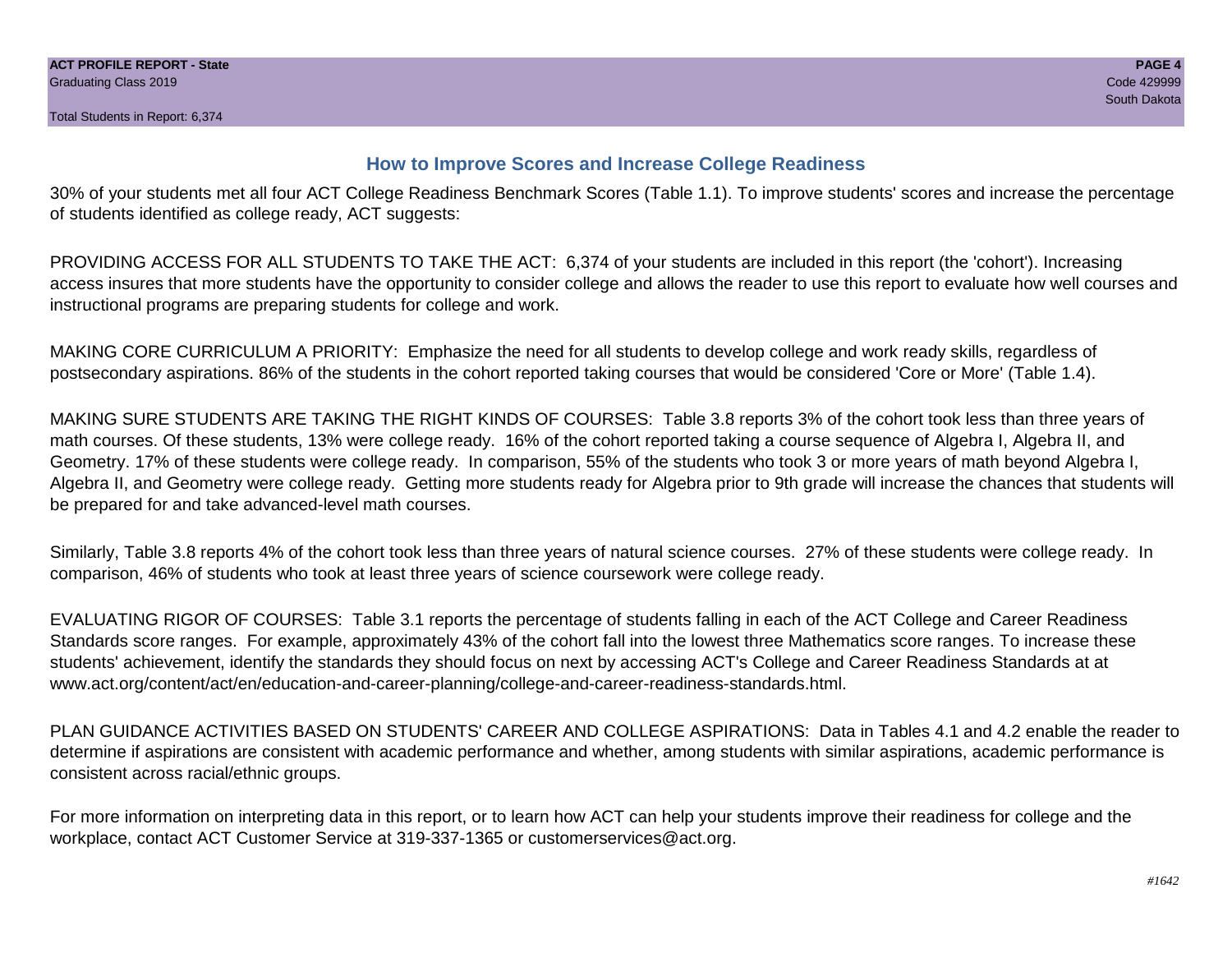# Section I Executive Summary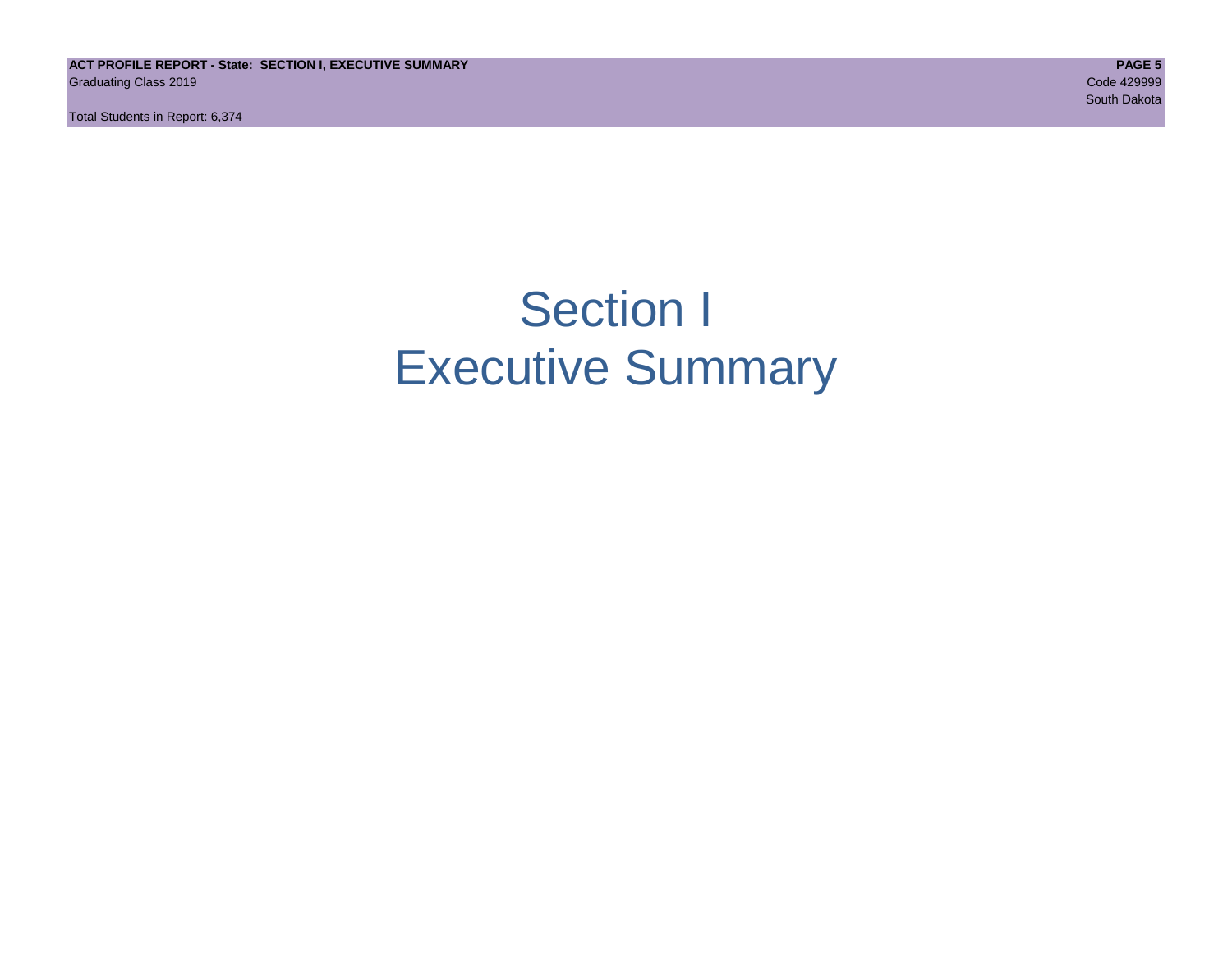#### **ACT PROFILE REPORT - State: SECTION I, EXECUTIVE SUMMARY PAGE 6** Graduating Class 2019 Code 429999

#### Total Students in Report: 6,374



#### **Figure 1.1. Average Composite Scores: 5 Years of Testing\* Figure 1.2. Percent Meeting 3 or 4 Benchmarks: 5 Years of Testing\***



#### **Figure 1.3. Percent Meeting STEM Benchmark: 5 Years of Testing\* Figure 1.4. Percent Taking A Core Curriculum: 5 Years of Testing\***



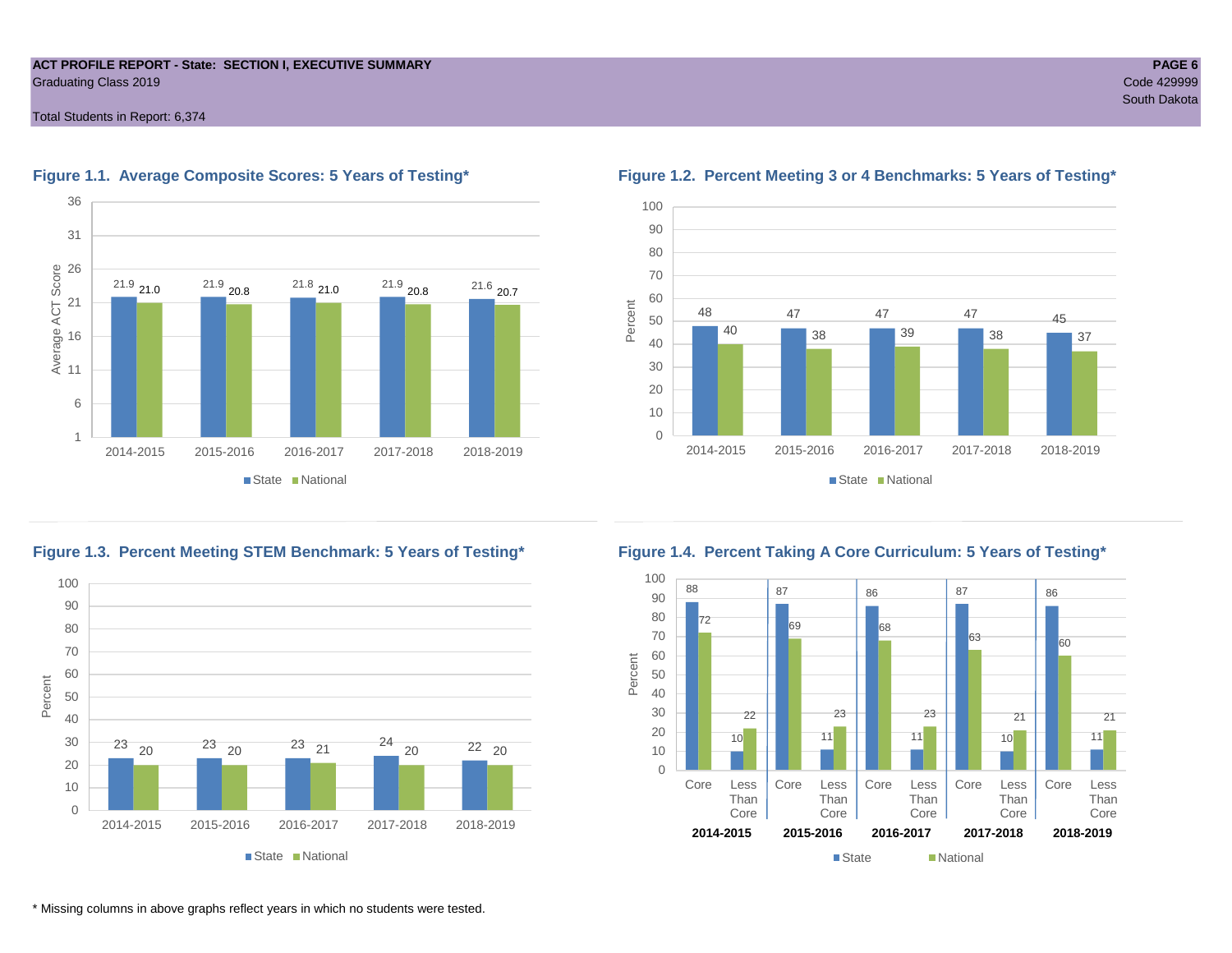#### **ACT PROFILE REPORT - State: SECTION I, EXECUTIVE SUMMARY PAGE 7**

Code 429999 Code 429999 Code 429999 Code 429999 Code 429999 Code 429999 Code 429999 Code 429999 Code 429999 Code 429999 Code 429999 Code 429999 Code 429999 Code 429999 Code 429999 Code 429999 Code 429999 Code 429999 Code 4

Total Students in Report: 6,374

#### **Table 1.1. Five Year Trends—Percent of Students Who Met College Readiness Benchmarks**

|      |              | <b>Number of Students</b> |              |                | <b>Percent Who Met Benchmarks</b> |                    |              |                 |              |                |              |                     |  |  |
|------|--------------|---------------------------|--------------|----------------|-----------------------------------|--------------------|--------------|-----------------|--------------|----------------|--------------|---------------------|--|--|
|      |              | <b>Tested</b>             |              | <b>English</b> |                                   | <b>Mathematics</b> |              | <b>Reading</b>  |              | <b>Science</b> |              | <b>Met All Four</b> |  |  |
| Year | <b>State</b> | <b>National</b>           | <b>State</b> | National       | State                             | <b>National</b>    | <b>State</b> | <b>National</b> | <b>State</b> | National       | <b>State</b> | National            |  |  |
| 2015 | 6,615        | 924,436.                  | 70           | 64             | 5 <sup>1</sup>                    | 42                 | 54           | 46              | 46           | 38             | 33           | 28                  |  |  |
| 2016 | 6,552        | 2,090,342                 | 70           | 61             | 51                                | 41                 | 53           | 44              | 46           | 36             | 33           | 26                  |  |  |
| 2017 | 6,698        | 2,030,038                 | 68           | 61             | 49                                | 41                 | 54           | 47              | 46           | 37             | 33           | 27                  |  |  |
| 2018 | 6,730        | 1,914,817                 | 68           | 60             | 49                                | 40                 | 54           | 46              | 46           | 36             | 32           | 27                  |  |  |
| 2019 | 6,374        | 1,782,820                 | 66           | 59             | 47                                | 39                 | 52           | 45              | 45           | 36             | 30           | 26                  |  |  |

#### **Table 1.2. Five Year Trends—Average ACT Scores**

|      |              | <b>Number of Students</b> |              |                | <b>Average ACT Scores</b> |                    |       |                 |              |                |                  |          |  |  |
|------|--------------|---------------------------|--------------|----------------|---------------------------|--------------------|-------|-----------------|--------------|----------------|------------------|----------|--|--|
|      |              | Tested                    |              | <b>English</b> |                           | <b>Mathematics</b> |       | <b>Reading</b>  |              | <b>Science</b> | <b>Composite</b> |          |  |  |
| Year | <b>State</b> | <b>National</b>           | <b>State</b> | National       | <b>State</b>              | National           | State | <b>National</b> | <b>State</b> | National       | <b>State</b>     | National |  |  |
| 2015 | 6,615        | ,924,436                  | 21.0         | 20.4           | 21.7                      | 20.8               | 22.4  | 21.4            | 22.1         | 20.9           | 21.9             | 21.0     |  |  |
| 2016 | 6,552        | 2,090,342                 | 20.9         | 20.1           | 21.7                      | 20.6               | 22.4  | 21.3            | 22.2         | 20.8           | 21.9             | 20.8     |  |  |
| 2017 | 6,698        | 2,030,038                 | 20.7         | 20.3           | 21.5                      | 20.7               | 22.3  | 21.4            | 22.0         | 21.0           | 21.8             | 21.0     |  |  |
| 2018 | 6,730        | 914,817                   | 20.8         | 20.2           | 21.6                      | 20.5               | 22.4  | 21.3            | 22.2         | 20.7           | 21.9             | 20.8     |  |  |
| 2019 | 6,374        | 1,782,820                 | 20.7         | 20.1           | 21.3                      | 20.4               | 22.2  | 21.2            | 21.9         | 20.6           | 21.6             | 20.7     |  |  |

#### **Table 1.3. Five Year Trends—Average ACT Scores Nationwide**

|      | <b>Number of Students</b> |                |                    | <b>Average ACT Scores</b> |                |                  |
|------|---------------------------|----------------|--------------------|---------------------------|----------------|------------------|
| Year | Tested                    | <b>English</b> | <b>Mathematics</b> | Reading                   | <b>Science</b> | <b>Composite</b> |
| 2015 | 1,924,436                 | 20.4           | 20.8               | 21.4                      | 20.9           | 21.0             |
| 2016 | 2,090,342                 | 20.1           | 20.6               | 21.3                      | 20.8           | 20.8             |
| 2017 | 2,030,038                 | 20.3           | 20.7               | 21.4                      | 21.0           | 21.0             |
| 2018 | 1,914,817                 | 20.2           | 20.5               | 21.3                      | 20.7           | 20.8             |
| 2019 | 1.782.820                 | 20.1           | 20.4               | 21.2                      | 20.6           | 20.7             |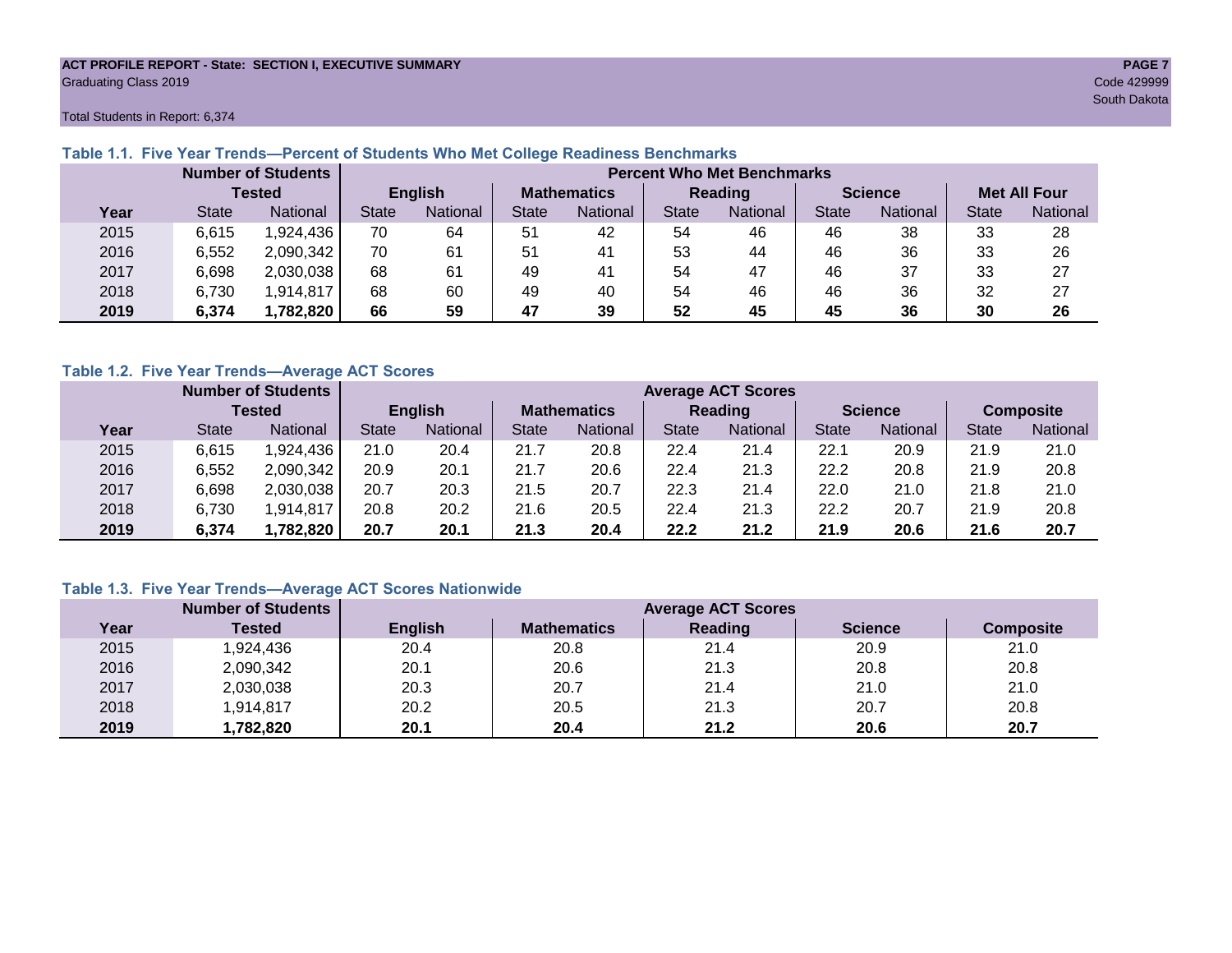#### **ACT PROFILE REPORT - State: SECTION I, EXECUTIVE SUMMARY PAGE 8** Graduating Class 2019 Code 429999

#### Total Students in Report: 6,374

|      |         |                        |      |                      |         |                |         |                    |         | <b>Average ACT Scores</b> |         |                |         |                  |
|------|---------|------------------------|------|----------------------|---------|----------------|---------|--------------------|---------|---------------------------|---------|----------------|---------|------------------|
|      |         | Number of              |      |                      |         |                |         |                    |         |                           |         |                |         |                  |
|      |         | <b>Students Tested</b> |      | Percent <sup>2</sup> |         | <b>English</b> |         | <b>Mathematics</b> |         | <b>Reading</b>            |         | <b>Science</b> |         | <b>Composite</b> |
|      |         |                        | Core | Less                 |         |                |         |                    |         |                           |         |                |         |                  |
|      | Core or | Less than              | or   | than                 | Core or | Less than      | Core or | Less than          | Core or | Less than                 | Core or | Less than      | Core or | Less than        |
| Year | More    | Core                   | More | Core                 | More    | Core           | More    | Core               | More    | Core                      | More    | Core           | More    | Core             |
| 2015 | 5,835   | 687                    | 88   | 10                   | 21.5    | 18.1           | 22.7    | 19.2               | 22.8    | 19.7                      | 22.4    | 19.6           | 22.3    | 19.3             |
| 2016 | 5,714   | 729                    | 87   | 11                   | 21.4    | 18.0           | 22.1    | 19.0               | 22.8    | 19.9                      | 22.5    | 19.8           | 22.3    | 19.3             |
| 2017 | 5,769   | 757                    | 86   | 11                   | 21.3    | 17.8           | 22.0    | 19.1               | 22.8    | 19.7                      | 22.5    | 19.7           | 22.3    | 19.2             |
| 2018 | 5,868   | 662                    | 87   | 10                   | 21.3    | 18.0           | 22.0    | 19.1               | 22.8    | 20.0                      | 22.6    | 19.9           | 22.3    | 19.4             |
| 2019 | 5,469   | 703                    | 86   | 11                   | 21.2    | 18.2           | 21.7    | 19.1               | 22.7    | 20.2                      | 22.3    | 19.8           | 22.1    | 19.5             |

#### **Table 1.4. Five Year Trends—Average ACT Scores by Level of Preparation**

<sup>1</sup>"Core or More" results correspond to students taking four or more years of English AND three or more years each of math, social studies, and natural science.

 $2$ Percent of all students tested. Numbers will not add up to 100% due to student non-response.

#### **Table 1.5. Five Year Trends—Percent and Average Composite Score by Race/Ethnicity**

|                                        |       | 2015 |      |       | 2016 |                   |       | 2017 |      |       | 2018 |      |       | 2019 |      |
|----------------------------------------|-------|------|------|-------|------|-------------------|-------|------|------|-------|------|------|-------|------|------|
| <b>Race/Ethnicity</b>                  | N     | %    | Avg  | N     | %    | Avg               | N     | %    | Avg  | N     | %    | Avg  | N     | %    | Avg  |
| <b>All Students</b>                    | 6.615 | 100  | 21.9 | 6,552 | 100  | 21.9              | 6.698 | 100  | 21.8 | 6.730 | 100  | 21.9 | 6.374 | 100  | 21.6 |
| <b>Black/African American</b>          | 88    |      | 18.1 | 96    |      | 18.4 <sub>1</sub> | 120   |      | 18.0 | 116   | 2    | 18.0 | 125   |      | 17.7 |
| American Indian/Alaska Native          | 423   | 6    | 16.7 | 458   |      | 16.5              | 509   | 8    | 16.4 | 439   |      | 16.2 | 535   |      | 16.0 |
| White                                  | 5.376 | 81   | 22.5 | 5,179 | 79   | 22.6              | 5,249 | 78   | 22.6 | 5,226 | 78   | 22.7 | 4.827 | 76   | 22.5 |
| Hispanic/Latino                        | 224   | 3    | 20.2 | 230   |      | 20.1              | 232   | د.   | 20.0 | 291   | 4    | 19.7 | 240   |      | 20.0 |
| Asian                                  | 68    |      | 21.5 | 109   |      | 21.2              | 97    |      | 21.7 | 109   | 2    | 20.6 | 113   |      | 21.8 |
| Native Hawaiian/Other Pacific Islander | 5     | 0    | 15.6 | 8     |      | 19.3              | 3     |      | 14.0 | 5     | 0    | 17.2 |       |      | 19.7 |
| Two or more races                      | 272   |      | 21.1 | 293   |      | 20.6              | 294   | 4    | 20.6 | 323   | 5    | 21.0 | 312   |      | 20.9 |
| Prefer not to respond/No response      | 159   | ົ    | 22.3 | 179   |      | 22.1              | 194   | د.   | 21.3 | 221   | 3    | 21.5 | 219   |      | 22.0 |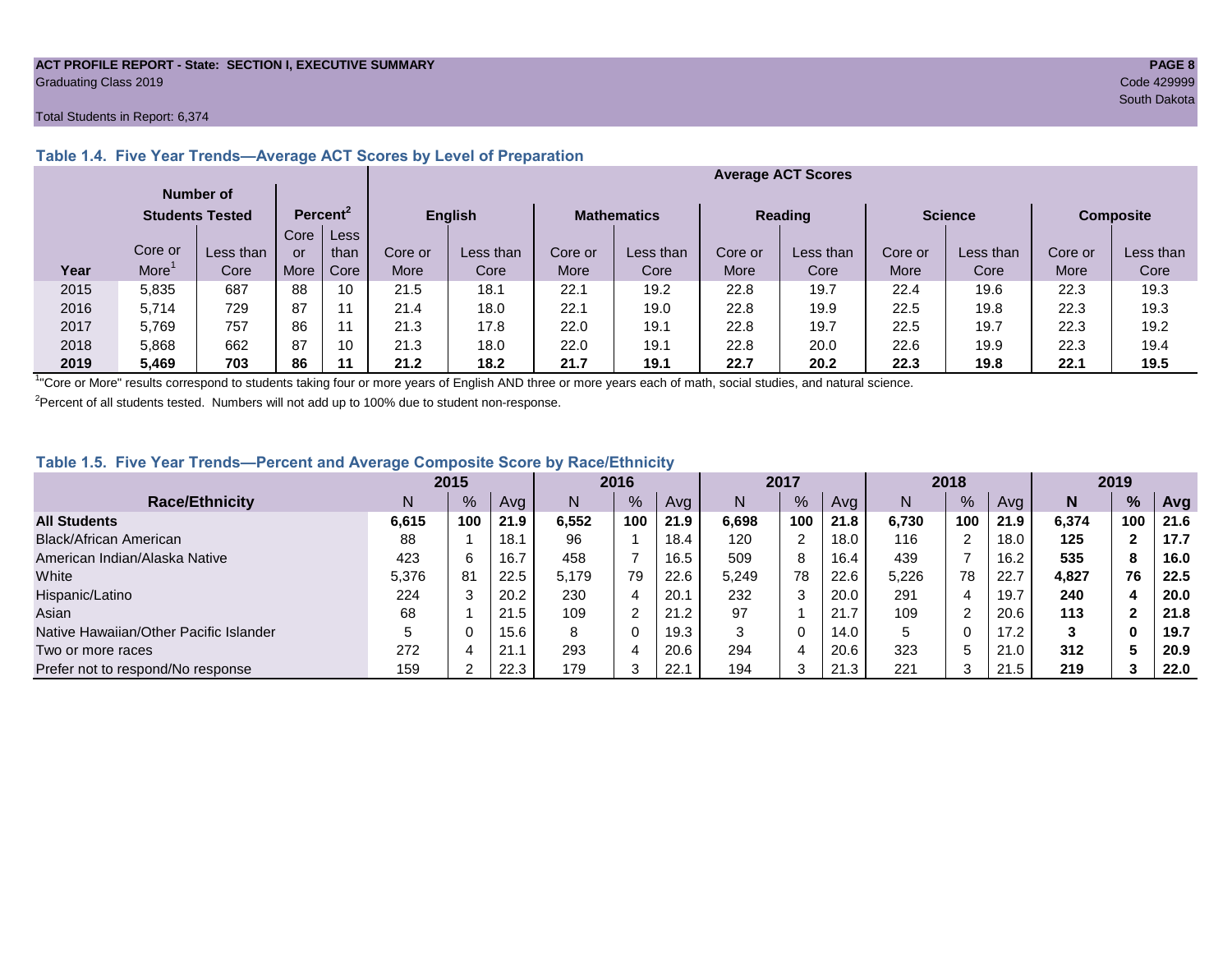#### **ACT PROFILE REPORT - State: SECTION I, EXECUTIVE SUMMARY PAGE 9** Code 429999 Code 429999 Code 429999 Code 429999 Code 429999 Code 429999 Code 429999 Code 429999 Code 429999 Code 429999 Code 429999 Code 429999 Code 429999 Code 429999 Code 429999 Code 429999 Code 429999 Code 429999 Code 4

#### Total Students in Report: 6,374

#### **Table 1.6. Five Year Trends—Achievement in STEM<sup>1</sup>**

|      |       |                        |              | <b>All Tested Students</b> |              |                                       |              | <b>Students Meeting STEM Benchmarks</b> |       |                           |
|------|-------|------------------------|--------------|----------------------------|--------------|---------------------------------------|--------------|-----------------------------------------|-------|---------------------------|
|      |       | Number of              |              |                            |              |                                       |              |                                         |       |                           |
|      |       | <b>Students Tested</b> |              | <b>Avg. STEM Score</b>     |              | <b>Percent Meeting STEM Benchmark</b> |              | <b>Avg. Mathematics Score</b>           |       | <b>Avg. Science Score</b> |
| Year | State | National               | <b>State</b> | <b>National</b>            | <b>State</b> | <b>National</b>                       | <b>State</b> | <b>National</b>                         | State | National                  |
| 2015 | 6.615 | .924,436               | 22.2         | 21.1                       | 23           | 20                                    | 28.0         | 28.7                                    | 28.1  | 28.4                      |
| 2016 | 6.552 | 2,090,342              | 22.2         | 20.9                       | 23           | 20                                    | 27.9         | 28.7                                    | 28.3  | 28.6                      |
| 2017 | 6.698 | 2,030,038              | 22.0         | 21.1                       | 23           | 21                                    | 27.9         | 28.7                                    | 28.2  | 28.7                      |
| 2018 | 6.730 | 1,914,817              | 22.1         | 20.9                       | 24           | 20                                    | 27.9         | 28.8                                    | 28.4  | 28.8                      |
| 2019 | 6.374 | 1.782.820              | 21.8         | 20.7                       | 22           | 20                                    | 28.1         | 28.9                                    | 28.5  | 29.0                      |

<sup>1</sup>The STEM score describes students' overall proficiency in mathematics and science.

#### **Table 1.7. Proficiency In Understanding Complex Texts<sup>1</sup>**

|      |              |                 |              |                         |              |                 |              |          |              | <b>Text Complexity Proficiency Level</b> |              |                 |              |          |              |                         |              |              |
|------|--------------|-----------------|--------------|-------------------------|--------------|-----------------|--------------|----------|--------------|------------------------------------------|--------------|-----------------|--------------|----------|--------------|-------------------------|--------------|--------------|
|      |              |                 |              | <b>Below Proficient</b> |              |                 |              |          |              | <b>Proficient</b>                        |              |                 |              |          |              | <b>Above Proficient</b> |              |              |
|      |              | N               |              | <b>Percent</b>          |              | Avg. Reading    |              |          |              | <b>Percent</b>                           |              | Avg. Reading    |              | N        |              | <b>Percent</b>          |              | Avg. Reading |
| Year | <b>State</b> | <b>National</b> | <b>State</b> | National                | <b>State</b> | <b>National</b> | <b>State</b> | National | <b>State</b> | National                                 | <b>State</b> | <b>National</b> | <b>State</b> | National | <b>State</b> | National                | <b>State</b> | National     |
| 2015 |              |                 |              |                         |              |                 |              |          |              |                                          |              |                 |              | 0        |              |                         |              |              |
| 2016 | 2,152        | 485,762         | 33           | 23                      | 7.5          | 17.0            | .527         | 322,548  | 23           | 15                                       | 23.5         | 23.6            | 920          | 235,380  | 14           | 11                      | 29.6         | 30.3         |
| 2017 | 2,879        | 999,708         | 43           | 49                      | 17.3         | 16.2            | 2,351        | 596,096  | 35           | 29                                       | 23.5         | 23.4            | .442         | 427,075  | 22           | 21                      | 30.3         | 30.8         |
| 2018 | 3,088        | 1,010,339       | 46           | 53                      | 17.5         | 16.3            | 2,227        | 492,937  | 33           | 26                                       | 23.9         | 23.6            | 415. ا       | 411,541  | 21           | 21                      | 30.7         | 31.0         |
| 2019 | 2,973        | 950,826         | 47           | 53                      | 7.4          | 16.2            | .969         | 455,611  | -31          | 26                                       | 23.6         | 23.6            | .432         | 376,383  | 22           | 21                      | 30.5         | 31.0         |

<sup>1</sup>The text complexity indicator, beginning in Fall 2015, represents students' progress toward understanding complex written material often encountered in college and careers.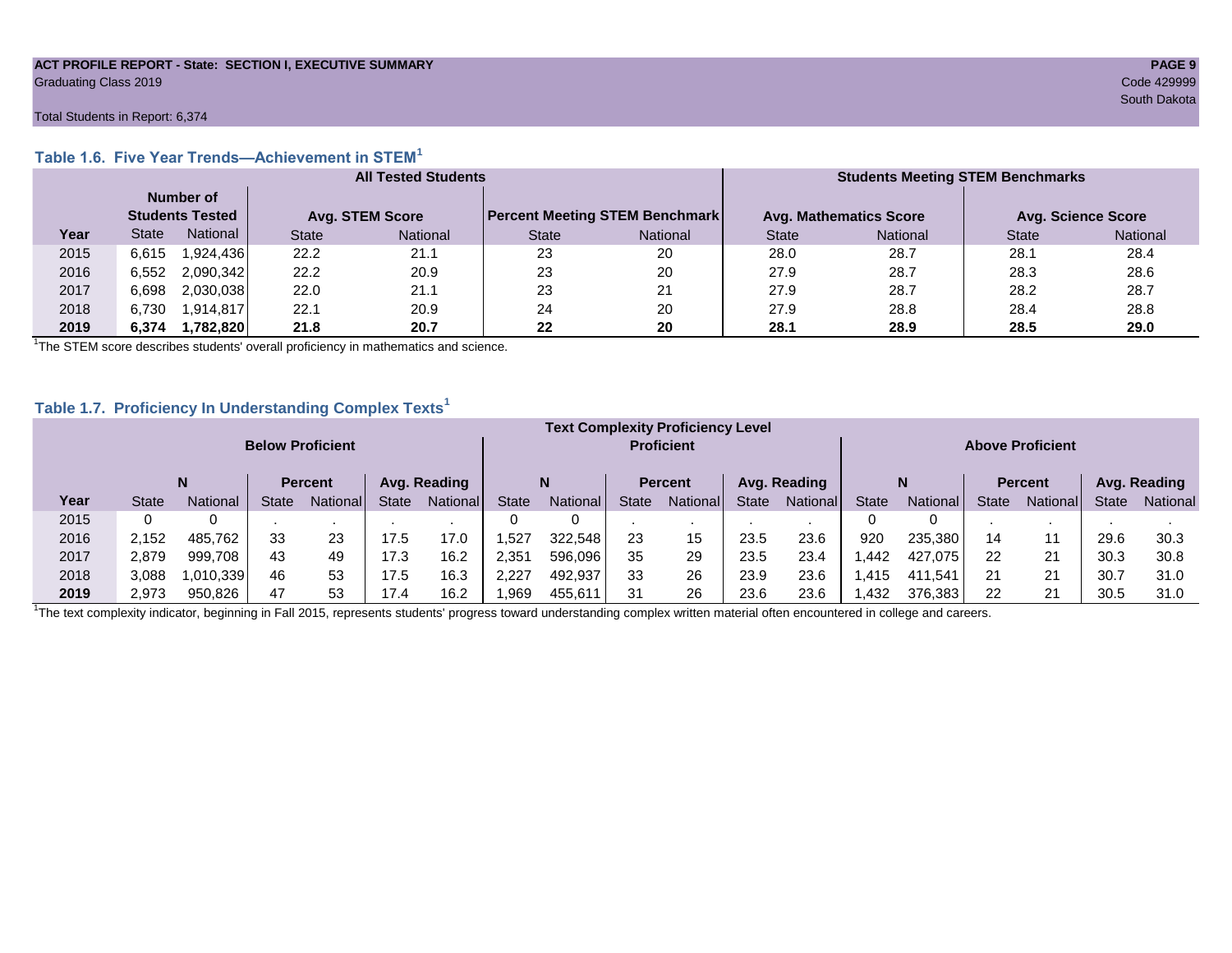**ACT PROFILE REPORT - State: SECTION I, EXECUTIVE SUMMARY PAGE 10** Graduating Class 2019 Code 429999

Total Students in Report: 6,374

### This page intentionally left blank.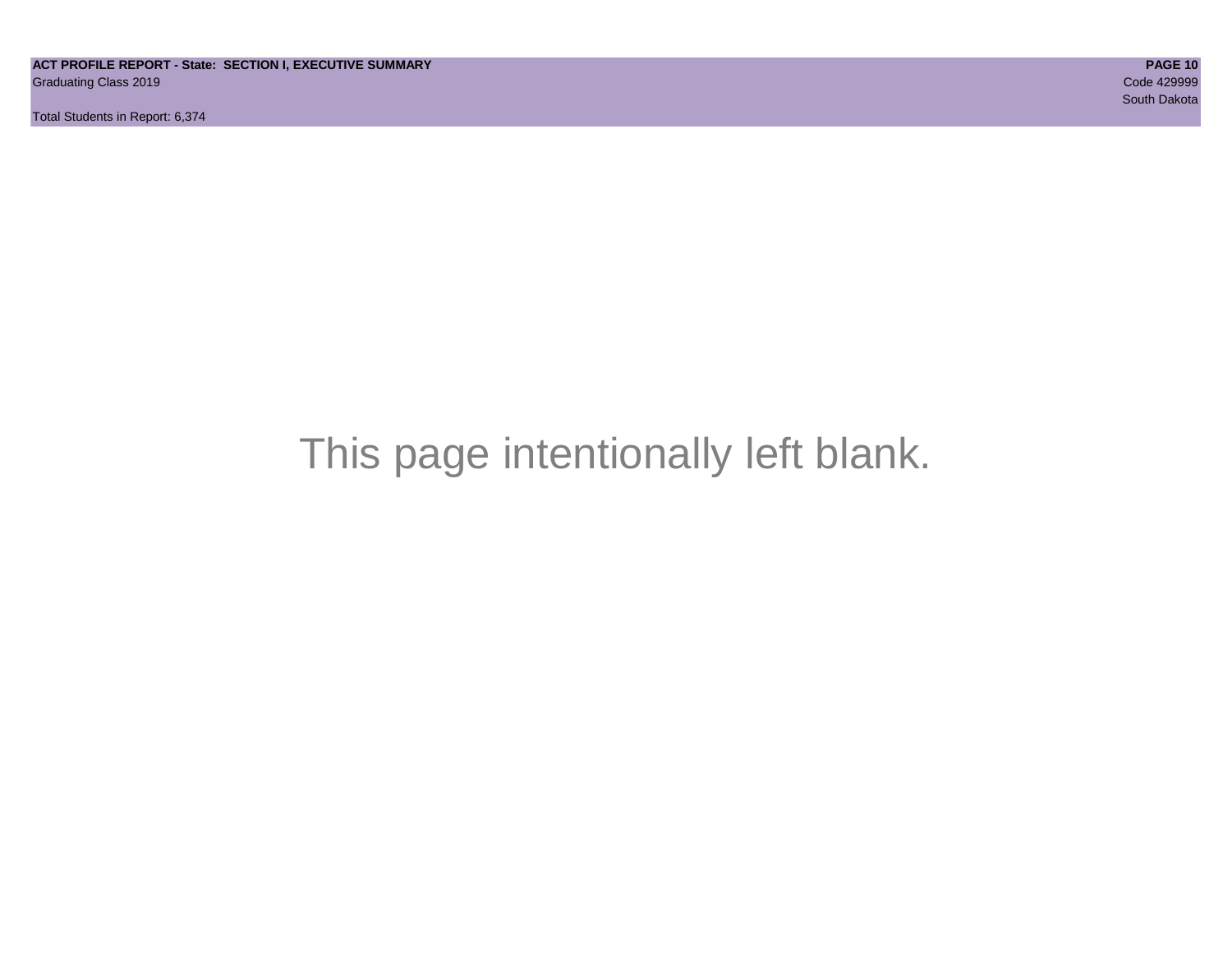# Section II Academic Achievement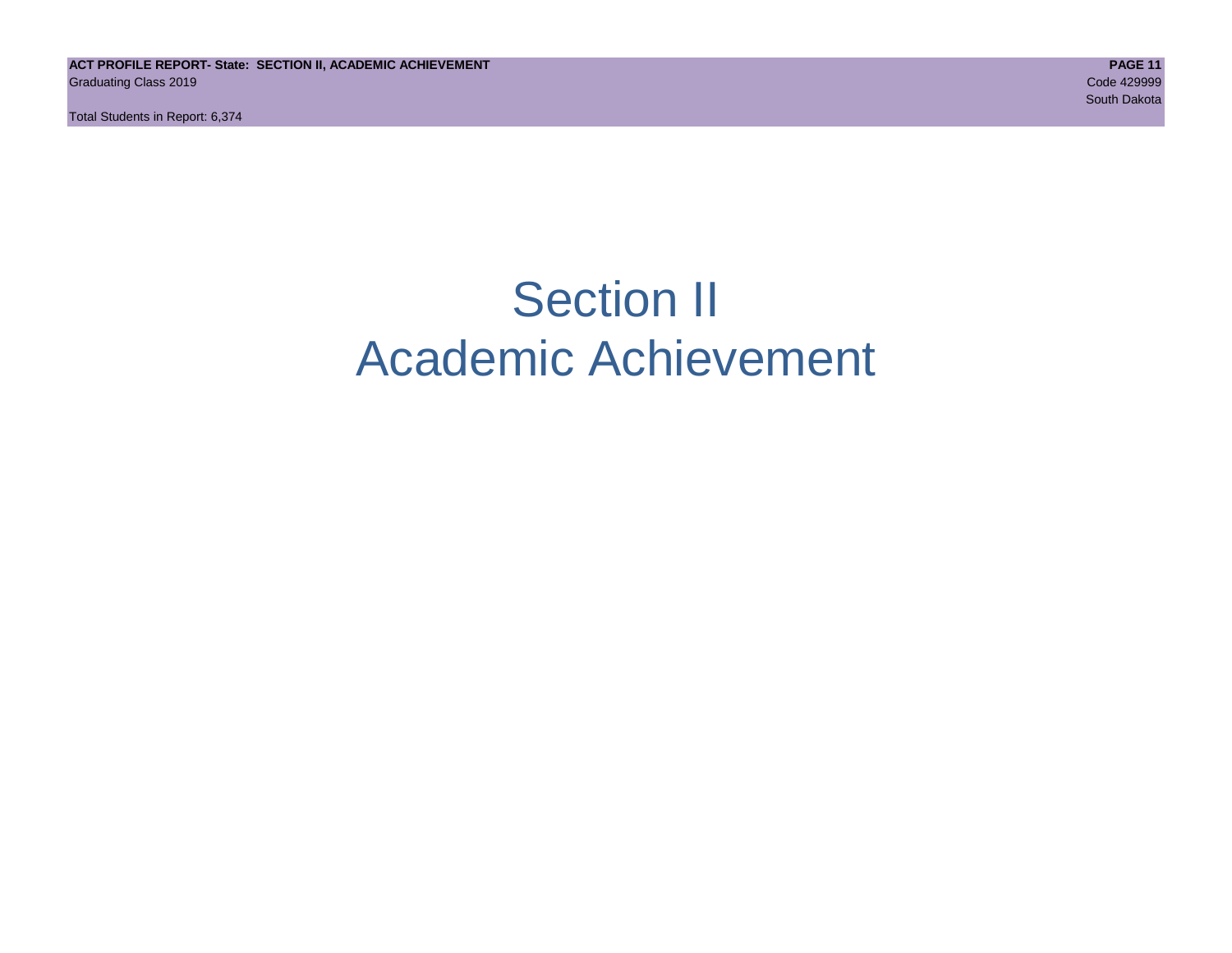#### **ACT PROFILE REPORT - State: SECTION II, ACADEMIC ACHIEVEMENT PAGE 12** Graduating Class 2019 Code 429999



#### **Figure 2.1. Average ACT Composite Scores by Race and Core Curriculum Status\***

\*Missing columns reflect combinations of race/ethnicity and core course-taking status in which one or both indicators are missing.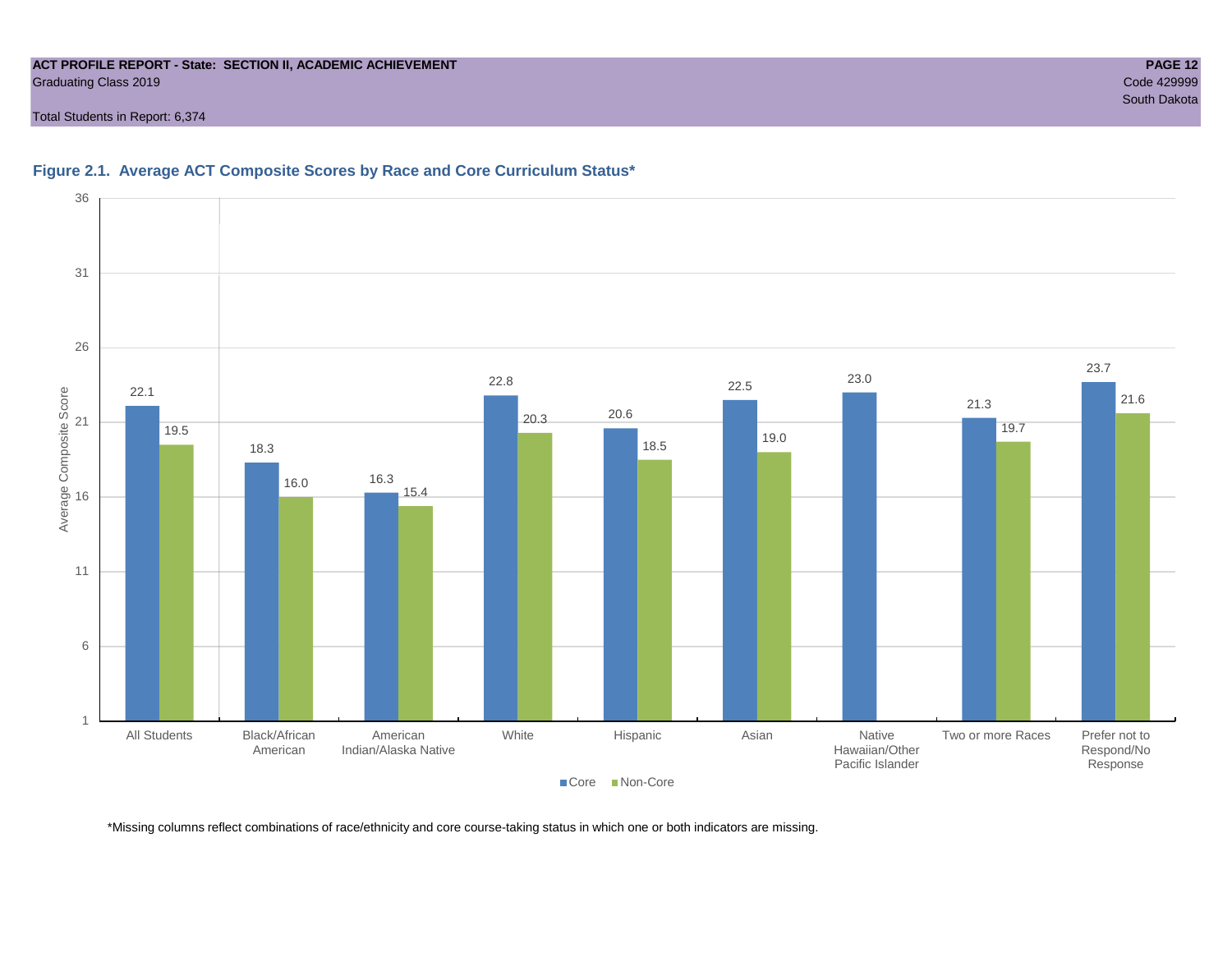#### **ACT PROFILE REPORT- State: SECTION II, ACADEMIC ACHIEVEMENT PAGE 13** Graduating Class 2019 Code 429999

Total Students in Report: 6,374

#### **Table 2.1. ACT Score Distributions, Cumulative Percents (CP<sup>1</sup> ), and Score Averages**

| <b>ACT Scale</b> | <b>English</b>   |              | <b>Mathematics</b> |              | Reading          |                | <b>Science</b> |                | <b>Composite</b> |                  | <b>STEM</b>  |                | ELA <sup>2</sup> |                | <b>ACT Scale</b>          |
|------------------|------------------|--------------|--------------------|--------------|------------------|----------------|----------------|----------------|------------------|------------------|--------------|----------------|------------------|----------------|---------------------------|
| <b>Score</b>     | $\mathsf{N}$     | CP           | $\mathsf{N}$       | CP           | $\mathsf{N}$     | CP             | $\mathsf{N}$   | CP             | N                | CP               | $\mathsf{N}$ | CP             | $\mathsf{N}$     | CP             | <b>Score</b>              |
| 36               | 52               | 100          | 9                  | 100          | 85               | 100            | 23             | 100            | $\mathbf{1}$     | 100              | 3            | 100            | $\mathbf 0$      | 100            | 36                        |
| 35               | 147              | 99           | 28                 | 99           | 94               | 99             | 50             | 99             | 41               | 99               | 32           | 99             | $\sqrt{3}$       | 100            | 35                        |
| 34               | 103              | 97           | 32                 | 99           | 131              | 97             | 68             | 99             | 38               | 99               | 42           | 99             | 5                | 99             | 34                        |
| 33               | 88               | 95           | 59                 | 99           | 173              | 95             | $90\,$         | 98             | 72               | 99               | 54           | 99             | $6\phantom{1}$   | 99             | 33                        |
| 32               | 78               | 94           | 59                 | 98           | 182              | 92             | 50             | 96             | 92               | 98               | 69           | 98             | 14               | 99             | 32                        |
| 31               | 89               | 93           | 92                 | 97           | 187              | 90             | 96             | 96             | 125              | 96               | 108          | 97             | 43               | 97             | 31                        |
| 30               | 91               | 91           | 99                 | 96           | 192              | 87             | 133            | 94             | 145              | 94               | 133          | 95             | 38               | 92             | $30\,$                    |
| 29               | 107              | 90           | 135                | 94           | 109              | 84             | 140            | 92             | 158              | 92               | 142          | 93             | 39               | 88             | 29                        |
| 28               | 130              | 88           | 250                | 92           | 211              | 82             | 174            | 90             | 233              | 89               | 225          | 91             | 49               | 84             | 28                        |
| 27               | 175              | 86           | 295                | 88           | 225              | 79             | 210            | 87             | 234              | 86               | 273          | 87             | 49               | 79             | $27\,$                    |
| 26               | 153              | 83           | 416                | 83           | 163              | 75             | 250            | 84             | 280              | 82               | 349          | 83             | 44               | 74             | 26                        |
| 25               | 335              | 81           | 426                | 77           | 272              | 73             | 407            | 80             | 363              | 78               | 418          | 78             | 54               | 69             | 25                        |
| 24               | 308              | 76           | 379                | 70           | 412              | 68             | 574            | 73             | 453              | 72               | 424          | 71             | 47               | 64             | 24                        |
| 23               | 387              | 71           | 326                | 64           | 344              | 62             | 578            | 64             | 368              | 65               | 459          | 64             | 52               | 59             | 23                        |
| 22               | 446              | 65           | 377                | 59           | 553              | 56             | 435            | 55             | 438              | 59               | 456          | 57             | 60               | 53             | 22                        |
| 21               | 476              | 58           | 258                | 53           | 415              | 48             | 598            | 49             | 536              | 52               | 461          | 50             | 67               | 47             | 21                        |
| 20               | 457              | 50           | 362                | 49           | 304              | 41             | 416            | 39             | 444              | 44               | 487          | 43             | 59               | 40             | $20\,$                    |
| 19               | 333              | 43           | 343                | 43           | 474              | 36             | 439            | 33             | 464              | 37               | 488          | 35             | 53               | 33             | 19                        |
| 18               | 262              | 38           | 517                | 38           | 312              | 29             | 417            | 26             | 449              | 30               | 450          | 27             | 58               | 28             | 18                        |
| 17               | 300              | 34           | 524                | 30           | 338              | 24             | 385            | 19             | 394              | 23               | 458          | 20             | 42               | 22             | 17                        |
| 16               | 382              | 29           | 670                | 22           | 276              | 19             | 282            | 13             | 335              | 16               | 366          | 13             | 40               | 17             | $16$                      |
| 15               | 418              | 23           | 387                | 11           | 246              | 14             | 181            | 9              | 268              | 11               | 219          | $\overline{7}$ | 30               | 13             | 15                        |
| 14               | 283              | 17           | 221                | 5            | 243              | 11             | 110            | 6              | 205              | $\overline{7}$   | 123          | $\overline{4}$ | 23               | 10             | 14                        |
| 13               | 192              | 12           | 80                 | 2            | 169              | $\overline{7}$ | 110            | 4              | 136              | 4                | 89           | 2              | 20               | $\overline{7}$ | 13                        |
| 12               | 175              | 9            | 18                 | $\mathbf{1}$ | 144              | 4              | 67             | $\overline{c}$ | 63               | $\boldsymbol{2}$ | 26           | $\mathbf{1}$   | 17               | $\mathbf 5$    | 12                        |
| 11               | 187              | 6            | $\boldsymbol{2}$   | $\mathbf{1}$ | 52               | $\overline{2}$ | 42             | $\mathbf{1}$   | 22               | $\overline{1}$   | 13           | $\mathbf{1}$   | 13               | 3              | $11$                      |
| 10               | 138              | 3            | 5                  | 1            | 31               | $\mathbf{1}$   | 25             | $\mathbf{1}$   | 11               | 1                | 5            | $\mathbf{1}$   | 6                | $\overline{2}$ | $10$                      |
| 9                | 42               |              | 3                  | 1            | 17               | $\overline{1}$ | 13             | 1              | 3                | 1                | 1            | $\mathbf{1}$   | $\overline{7}$   | 1              | $\boldsymbol{9}$          |
| 8                | 27               |              | $\overline{1}$     | 1            | 13               | 1              | 4              | 1              | 3                | $\overline{1}$   | 1            | $\overline{1}$ | 3                | 1              | $\bf 8$                   |
| $\overline{7}$   | $\overline{7}$   |              | 0                  | 1            | $\overline{2}$   | $\mathbf{1}$   | 5              | 1              | $\mathbf 0$      | $\overline{1}$   | 0            | 1              | $\overline{2}$   | 1              | $\overline{7}$            |
| 6                | $\boldsymbol{2}$ | 1            | $\mathsf 0$        | 1            | $\boldsymbol{2}$ | $\overline{1}$ | $\mathbf 2$    | 1              | $\mathbf 0$      | $\overline{1}$   | 0            | $\mathbf{1}$   | $\mathbf{1}$     | 1              | $\,$ 6 $\,$               |
| 5                | 3                |              | 0                  | 1            | $\boldsymbol{0}$ | $\mathbf{1}$   | 0              | 1              | $\mathbf 0$      | $\overline{1}$   | $\mathbf 0$  | $\mathbf{1}$   | $\overline{1}$   | 1              | 5                         |
| 4                | $\mathbf 0$      |              | 0                  | $\mathbf 1$  | 1                | $\mathbf{1}$   | 0              | 1              | $\mathbf 0$      | $\overline{1}$   | 0            | $\mathbf{1}$   | $\mathbf 0$      | 1              | $\overline{4}$            |
| 3                | 1                | -1           | 0                  | $\mathbf{1}$ | 1                | 1              | 0              | 1              | $\mathbf 0$      | $\overline{1}$   | 0            | $\mathbf{1}$   | $\mathbf 0$      | $\overline{1}$ | $\ensuremath{\mathsf{3}}$ |
| $\overline{2}$   | $\boldsymbol{0}$ | -1           | 0                  | $\mathbf{1}$ | 1                | $\mathbf{1}$   | 0              | $\mathbf{1}$   | 0                | $\mathbf 1$      | 0            | $\mathbf{1}$   | $\mathbf 0$      | $\overline{1}$ | $\sqrt{2}$                |
|                  | $\mathbf 0$      | $\mathbf{1}$ | $\overline{1}$     | $\mathbf{1}$ | $\mathbf 0$      | $\overline{1}$ | $\Omega$       | $\mathbf{1}$   | $\Omega$         | $\mathbf 1$      | $\Omega$     | $\overline{1}$ | $\Omega$         | $\mathbf{1}$   | $\overline{1}$            |
| Avg (SD)         | 20.7(6.3)        |              | 21.3(5.1)          |              | 22.2(6.2)        |                | 21.9(5.0)      |                | 21.6(5.1)        |                  | 21.8(4.8)    |                | 22.1(5.8)        |                | Avg (SD)                  |

CP is the cumulative percent of students at or below a score point.

ELA scores are derived only for students with a valid writing score.

Note: Shaded portions of columns identify the students who met/exceeded the ACT College Readiness Benchmark Scores.

South Dakota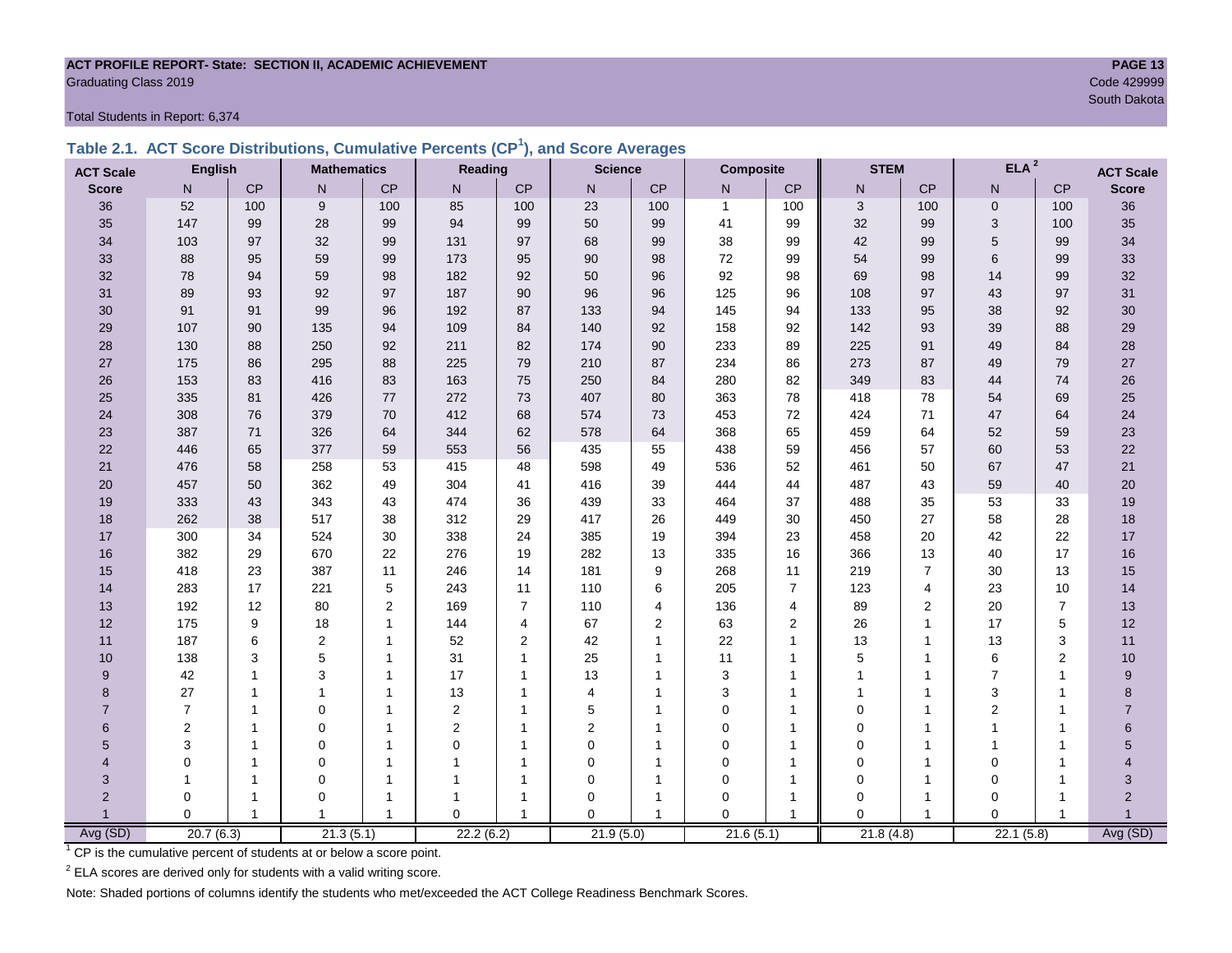#### **ACT PROFILE REPORT - State: SECTION II, ACADEMIC ACHIEVEMENT PAGE 14** Graduating Class 2019 Code 429999

#### Total Students in Report: 6,374



#### **Figure 2.4. Reading Reporting Categories**



#### **Figure 2.5. Science Reporting Categories**





The charts on this page show the percent of students whose reporting category scores fall within associated ACT Readiness Ranges. ACT Readiness Ranges reflect where a student who has met a particular subject area's ACT College Readiness Benchmark would typically perform within the associated reporting category.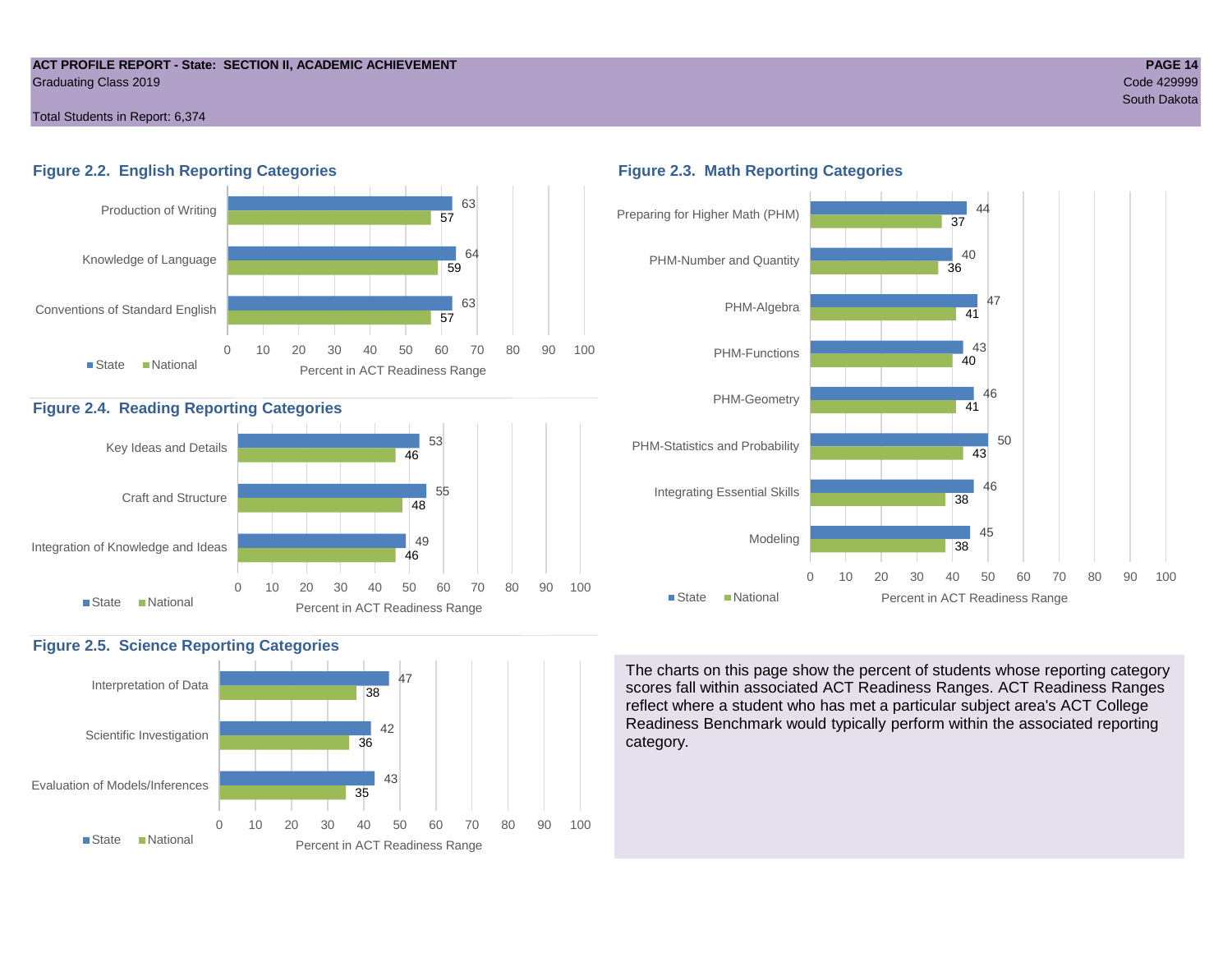#### **Table 2.2. Average ACT Composite Scores for Race/Ethnicity by Level of Preparation**

| <b>Student</b>  |                                        | <b>Number of</b>       | <b>Percent Taking</b>     |                     | <b>Average ACT Composite Score</b> |
|-----------------|----------------------------------------|------------------------|---------------------------|---------------------|------------------------------------|
| Group           | <b>Race/Ethnicity</b>                  | <b>Students Tested</b> | Core or More <sup>1</sup> | <b>Core or More</b> | <b>Less Than Core</b>              |
|                 | <b>All Students</b>                    | 6,374                  | 86                        | 22.1                | 19.5                               |
|                 | <b>Black/African American</b>          | 125                    | 78                        | 18.3                | 16.0                               |
|                 | American Indian/Alaska Native          | 535                    | 74                        | 16.3                | 15.4                               |
|                 | White                                  | 4,827                  | 89                        | 22.8                | 20.3                               |
| <b>State</b>    | Hispanic/Latino                        | 240                    | 78                        | 20.6                | 18.5                               |
|                 | Asian                                  | 113                    | 80                        | 22.5                | 19.0                               |
|                 | Native Hawaiian/Other Pacific Islander | 3                      | 67                        | 23.0                |                                    |
|                 | Two or More Races                      | 312                    | 84                        | 21.3                | 19.7                               |
|                 | Prefer not/No Response                 | 219                    | 61                        | 23.7                | 21.6                               |
|                 | <b>All Students</b>                    | 1,782,820              | 60                        | 22.2                | 18.9                               |
|                 | <b>Black/African American</b>          | 220,627                | 55                        | 17.9                | 15.9                               |
|                 | American Indian/Alaska Native          | 15,496                 | 48                        | 18.3                | 16.0                               |
|                 | White                                  | 918,937                | 65                        | 23.3                | 20.1                               |
| <b>National</b> | Hispanic/Latino                        | 293,100                | 59                        | 19.9                | 17.4                               |
|                 | Asian                                  | 83,507                 | 74                        | 25.6                | 22.9                               |
|                 | Native Hawaiian/Other Pacific Islander | 4,965                  | 51                        | 19.7                | 16.4                               |
|                 | Two or More Races                      | 80,629                 | 62                        | 22.3                | 19.3                               |
|                 | Prefer not/No Response                 | 165,559                | 33                        | 22.7                | 18.1                               |

<sup>1</sup> "Core or More" results correspond to students taking four or more years of English AND three or more years each of math, social studies, and natural science.

#### **Table 2.3. Average ACT Scores by Race/Ethnicity**

| <b>Student</b><br><b>Group</b> | <b>Race/Ethnicity</b>                  | N.        | <b>Percent</b>        | <b>English</b> | <b>Mathematics</b> | Reading | <b>Science</b> | <b>Composite</b> | <b>STEM</b> |
|--------------------------------|----------------------------------------|-----------|-----------------------|----------------|--------------------|---------|----------------|------------------|-------------|
|                                | <b>All Students</b>                    | 6,374     | 100                   | 20.7           | 21.3               | 22.2    | 21.9           | 21.6             | 21.8        |
|                                | Black/African American                 | 125       | 2                     | 16.4           | 17.6               | 18.4    | 18.2           | 17.7             | 18.1        |
|                                | American Indian/Alaska Native          | 535       | 8                     | 14.3           | 16.1               | 16.6    | 16.4           | 16.0             | 16.5        |
|                                | White                                  | 4,827     | 76                    | 21.6           | 22.1               | 23.1    | 22.7           | 22.5             | 22.6        |
| <b>State</b>                   | Hispanic/Latino                        | 240       | $\boldsymbol{\Delta}$ | 18.4           | 19.6               | 20.7    | 20.5           | 20.0             | 20.3        |
|                                | Asian                                  | 113       | 2                     | 20.8           | 22.6               | 21.6    | 21.8           | 21.8             | 22.5        |
|                                | Native Hawaiian/Other Pacific Islander | 3         | 0                     | 17.7           | 19.3               | 22.0    | 19.3           | 19.7             | 19.7        |
|                                | Two or More Races                      | 312       | 5                     | 19.9           | 20.5               | 21.7    | 21.2           | 20.9             | 21.1        |
|                                | Prefer not/No Response                 | 219       | 3                     | 21.2           | 21.5               | 22.8    | 22.1           | 22.0             | 22.1        |
|                                | <b>All Students</b>                    | 1,782,820 | 100                   | 20.1           | 20.4               | 21.2    | 20.6           | 20.7             | 20.7        |
|                                | Black/African American                 | 220,627   | 12                    | 15.8           | 16.8               | 17.2    | 16.9           | 16.8             | 17.1        |
|                                | American Indian/Alaska Native          | 15,496    |                       | 15.5           | 17.1               | 17.4    | 17.3           | 17.0             | 17.5        |
|                                | White                                  | 918,937   | 52                    | 21.7           | 21.5               | 22.7    | 21.9           | 22.1             | 22.0        |
| <b>National</b>                | Hispanic/Latino                        | 293,100   | 16                    | 17.6           | 18.6               | 19.2    | 18.8           | 18.7             | 18.9        |
|                                | Asian                                  | 83,507    | 5                     | 24.3           | 25.1               | 24.4    | 24.3           | 24.6             | 24.9        |
|                                | Native Hawaiian/Other Pacific Islander | 4,965     | 0                     | 16.8           | 18.2               | 18.1    | 18.1           | 17.9             | 18.4        |
|                                | Two or More Races                      | 80,629    | 5                     | 20.5           | 20.5               | 21.7    | 20.8           | 21.0             | 20.9        |
|                                | Prefer not/No Response                 | 165,559   | 9                     | 18.9           | 19.6               | 20.2    | 19.7           | 19.7             | 19.9        |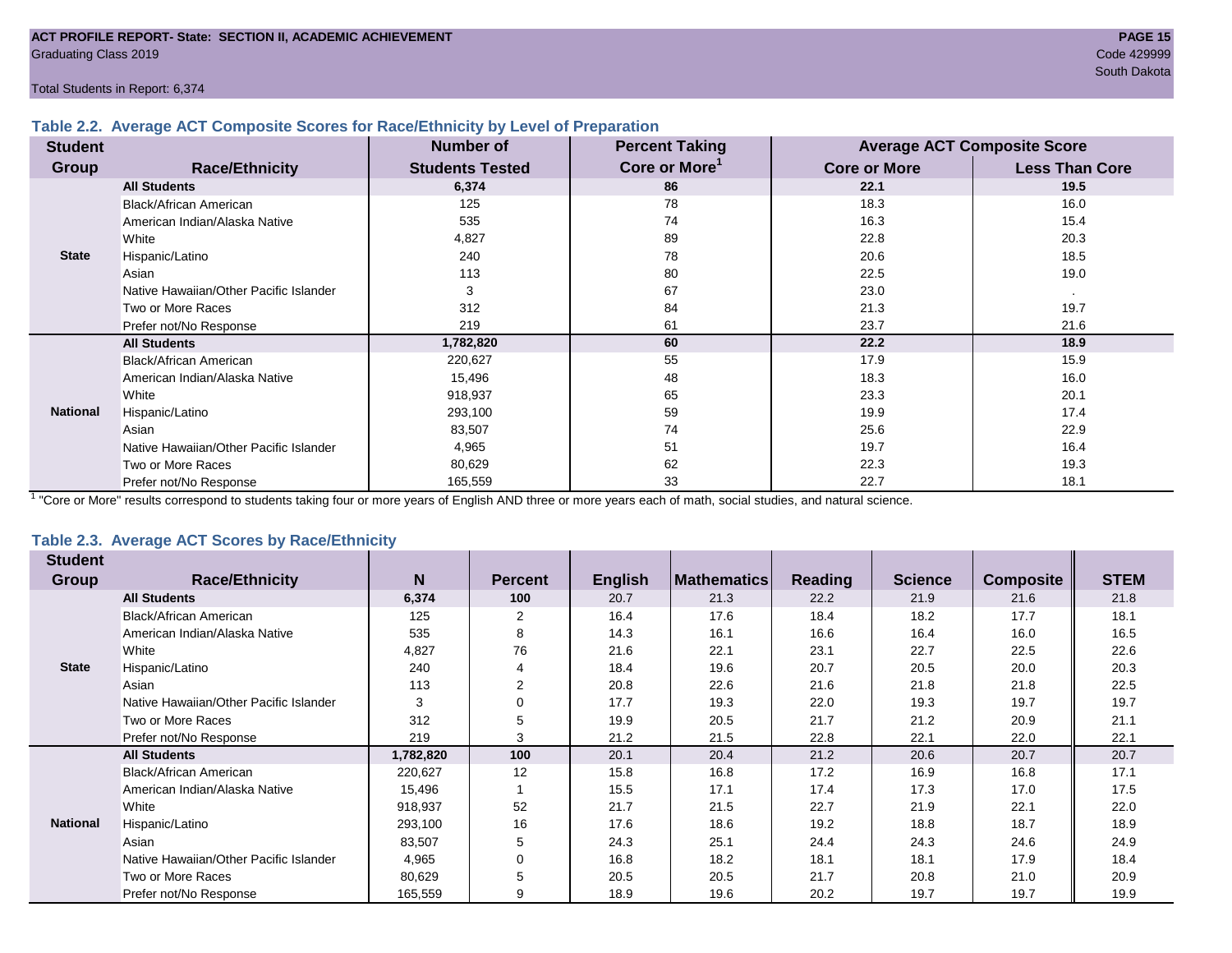#### **ACT PROFILE REPORT- State: SECTION II, ACADEMIC ACHIEVEMENT PAGE 16**

Graduating Class 2019 Code 429999

#### Total Students in Report: 6,374

#### **Table 2.4. Average ACT Composite Scores for Gender by Level of Preparation**

| <b>Student Group</b> | <b>Gender</b>  | <b>Number of</b>       | <b>Percent Taking</b>     | <b>Average ACT Composite Score</b> |                       |  |  |  |
|----------------------|----------------|------------------------|---------------------------|------------------------------------|-----------------------|--|--|--|
|                      |                | <b>Students Tested</b> | Core or More <sup>1</sup> | <b>Core or More</b>                | <b>Less Than Core</b> |  |  |  |
|                      | Males          | 2,859                  | 84                        | 22.3                               | 19.6                  |  |  |  |
| <b>State</b>         | Females        | 3,514                  | 87                        | 21.9                               | 19.3                  |  |  |  |
|                      | No Response    |                        |                           |                                    |                       |  |  |  |
|                      | Males          | 828,645                | 58                        | 22.3                               | 18.6                  |  |  |  |
| <b>National</b>      | <b>Females</b> | 926,361                | 63                        | 22.0                               | 19.3                  |  |  |  |
|                      | No Response    | 27,814                 | 13                        | 19.4                               | 16.5                  |  |  |  |

<sup>1</sup> "Core or More" results correspond to students taking four or more years of English AND three or more years each of math, social studies, and natural science.

#### **Table 2.5. Average ACT Scores by Gender**

| <b>Student Group</b> | Gender         | N       | <b>Percent</b> | <b>English</b> | <b>Mathematics</b> | <b>Reading</b> | <b>Science</b> | Composite | <b>STEM</b> |
|----------------------|----------------|---------|----------------|----------------|--------------------|----------------|----------------|-----------|-------------|
|                      | Males          | 2,859   | 45             | 20.3           | 22.0               | 22.0           | 22.4           | 21.8      | 22.4        |
| <b>State</b>         | <b>Females</b> | 3.514   | 55             | 21.0           | 20.7               | 22.4           | 21.5           | 21.5      | 21.3        |
|                      | No Response    |         |                | 20.0           | 22.0               | 23.0           | 23.0           | 22.0      | 23.0        |
|                      | Males          | 828,645 | 46             | 19.6           | 20.8               | 20.7           | 20.8           | 20.6      | 21.0        |
| <b>National</b>      | Females        | 926,361 | 52             | 20.6           | 20.0               | 21.7           | 20.5           | 20.8      | 20.5        |
|                      | No Response    | 27,814  |                | 17.0           | 18.0               | 18.2           | 18.1           | 17.9      | 18.3        |

#### **Table 2.6. ACT Score Quartile Values**

| Quartile             | <b>English</b> | <b>Mathematics</b> | <b>Reading</b> | <b>Science</b> | <b>Composite</b> |
|----------------------|----------------|--------------------|----------------|----------------|------------------|
| Q3 (75th Percentile) | 24             | 25                 | 26             | 25             | 25               |
| Q2 (50th Percentile) | 20             | ົາ 1               | 22             | 22             | 21               |
| Q1 (25th Percentile) | 16             |                    | 18             | 18             | 18               |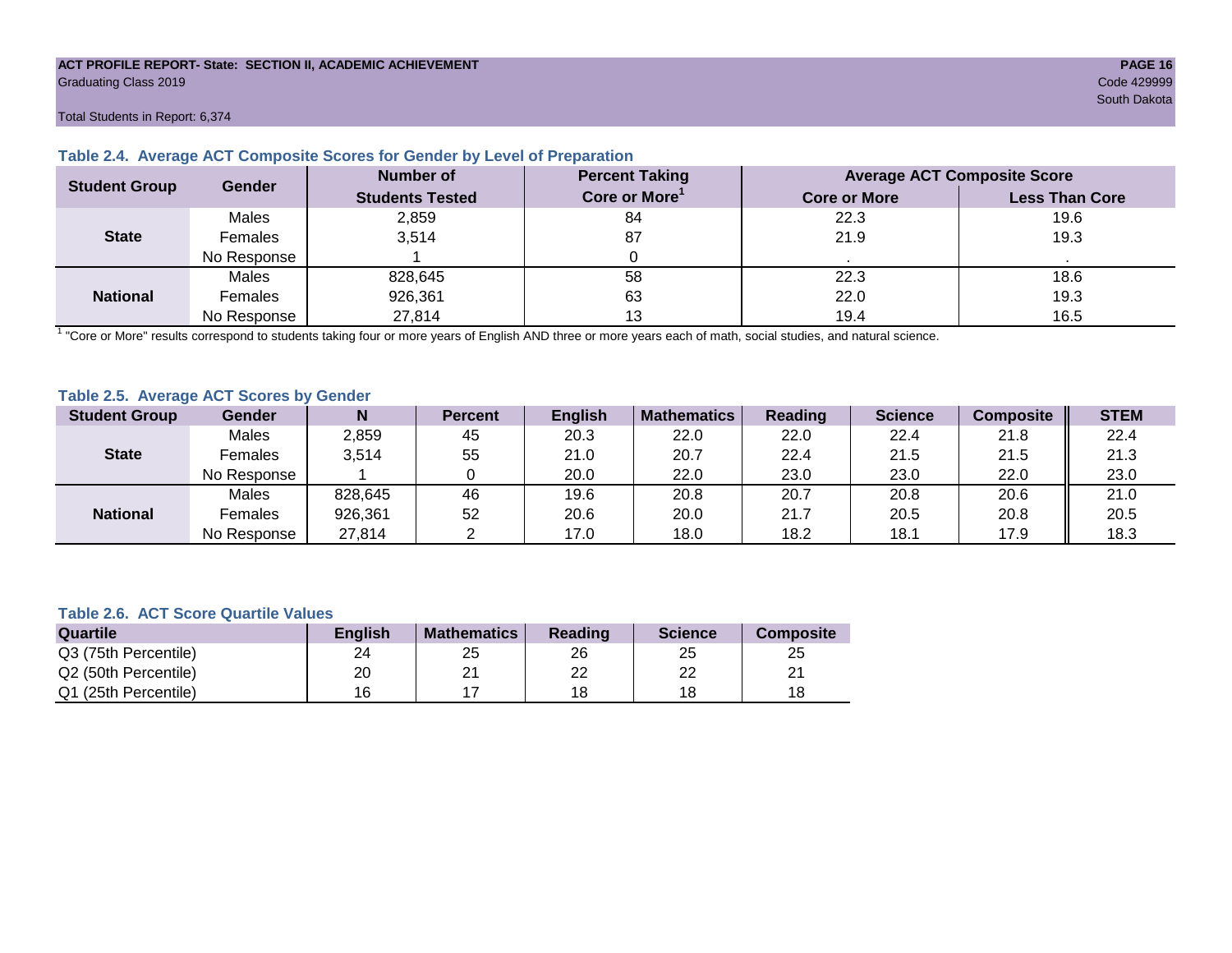Section III College and Career Readiness and the Impact of Course Rigor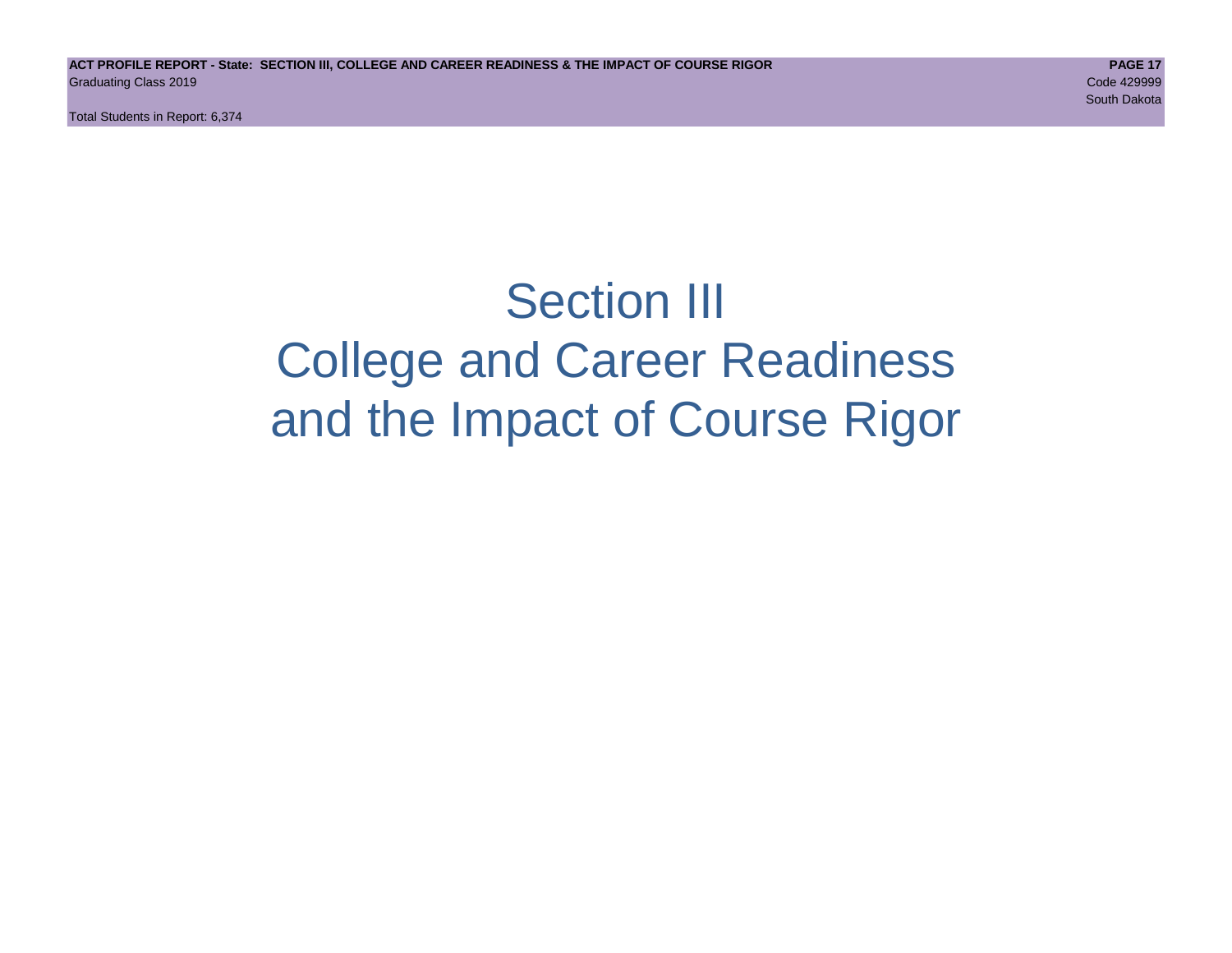#### **ACT PROFILE REPORT - State: SECTION III, COLLEGE AND CAREER READINESS AND THE IMPACT OF COURSE RIGOR PAGE 18** Graduating Class 2019 Code 429999



#### **Figure 3.1. Percent of Students Meeting 3 or 4 College Readiness Benchmarks by Core College Curriculum Status\***

\*Missing columns reflect combinations of race/ethnicity and core course-taking status in which one or both indicators are missing.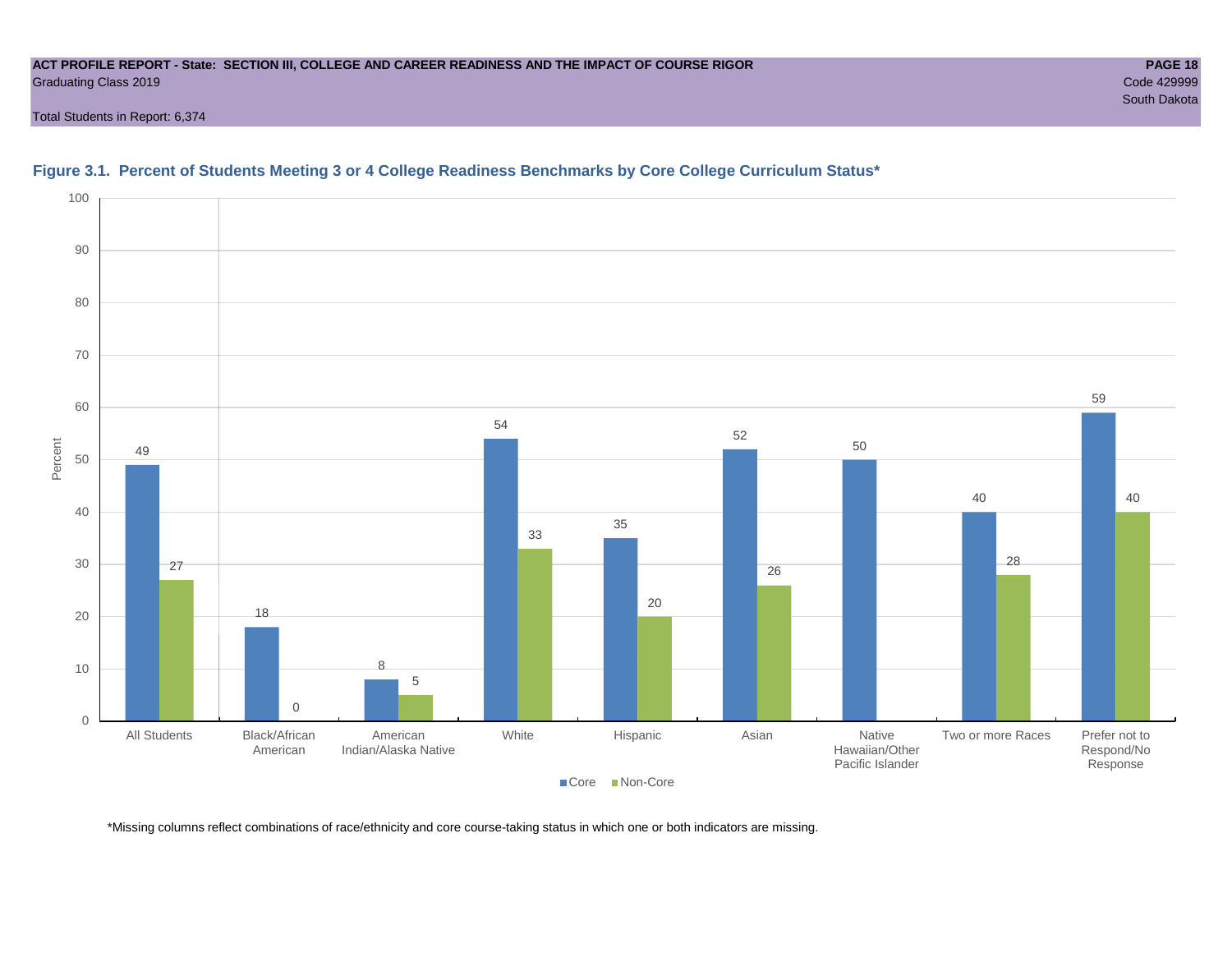#### **ACT PROFILE REPORT - State: SECTION III, COLLEGE AND CAREER READINESS & THE IMPACT OF COURSE RIGOR PAGE 19** Graduating Class 2019 Code 429999

Total Students in Report: 6,374

| <b>Student</b>  | <b>CCRS</b> | <b>English</b> |    |         | <b>Mathematics</b> | <b>Reading</b> |    |                                                                                                                            |    |
|-----------------|-------------|----------------|----|---------|--------------------|----------------|----|----------------------------------------------------------------------------------------------------------------------------|----|
| Group           | Range       | N              | %  | N       | %                  | N              | %  | N                                                                                                                          | %  |
|                 | 33 to 36    | 390            | 6  | 128     | 2                  | 483            | 8  | 231                                                                                                                        | 4  |
|                 | 28 to 32    | 495            | 8  | 635     | 10                 | 881            | 14 | 593                                                                                                                        | 9  |
|                 | 24 to 27    | 971            | 15 | 1,516   | 24                 | 1,072          | 17 | 1,441                                                                                                                      | 23 |
| <b>State</b>    | 20 to 23    | 1,766          | 28 | 1,323   | 21                 | 1,616          | 25 | <b>Science</b><br>2,027<br>1,523<br>401<br>158<br>74,382<br>143.203<br>302,839<br>450,033<br>472,561<br>221,766<br>118,036 | 32 |
|                 | 16 to 19    | 1,277          | 20 | 2,054   | 32                 | 1,400          | 22 |                                                                                                                            | 24 |
|                 | 13 to 15    | 893            | 14 | 688     | 11                 | 658            | 10 |                                                                                                                            | 6  |
|                 | 01 to 12    | 582            | 9  | 30      | 0                  | 264            | 4  |                                                                                                                            | 2  |
|                 | 33 to 36    | 136,891        | 8  | 58,713  | 3                  | 151,334        | 8  |                                                                                                                            |    |
|                 | 28 to 32    | 144,518        | 8  | 160.286 | 9                  | 210,143        | 12 |                                                                                                                            | 8  |
|                 | 24 to 27    | 236,300        | 13 | 320,803 | 18                 | 239,979        | 13 |                                                                                                                            | 17 |
| <b>National</b> | 20 to 23    | 384,373        | 22 | 277,191 | 16                 | 380,200        | 21 |                                                                                                                            | 25 |
|                 | 16 to 19    | 319,402        | 18 | 593,584 | 33                 | 379,068        | 21 |                                                                                                                            | 27 |
|                 | 13 to 15    | 294,545        | 17 | 349,712 | 20                 | 253,170        | 14 |                                                                                                                            | 12 |
|                 | 01 to 12    | 266,791        | 15 | 22,531  |                    | 168,926        | 9  |                                                                                                                            |    |

**Table 3.1. Percent of Students in College and Career Readiness Standards (CCRS) Score Ranges**

#### **Table 3.2. Percent of Students Who Met College Readiness Benchmark Scores by Gender**

| <b>Student Group</b><br>Gender |             |         | <b>Percent of Students</b> | Met     |         |          |
|--------------------------------|-------------|---------|----------------------------|---------|---------|----------|
|                                |             | English | <b>Mathematics</b>         | Reading | Science | All Four |
|                                | Males       | 64      | 52                         | 51      | 49      | 33       |
| <b>State</b>                   | Females     | 68      | 42                         | 54      | 41      | 28       |
|                                | No Response | 100     | 100                        | 100     | 100     | 100      |
|                                | Males       | 55      | 42                         | 42      | 38      | 27       |
| <b>National</b>                | Females     | 62      | 36                         | 47      | 34      | 25       |
|                                | No Response | 39      | 21                         | 27      | 20      | 12       |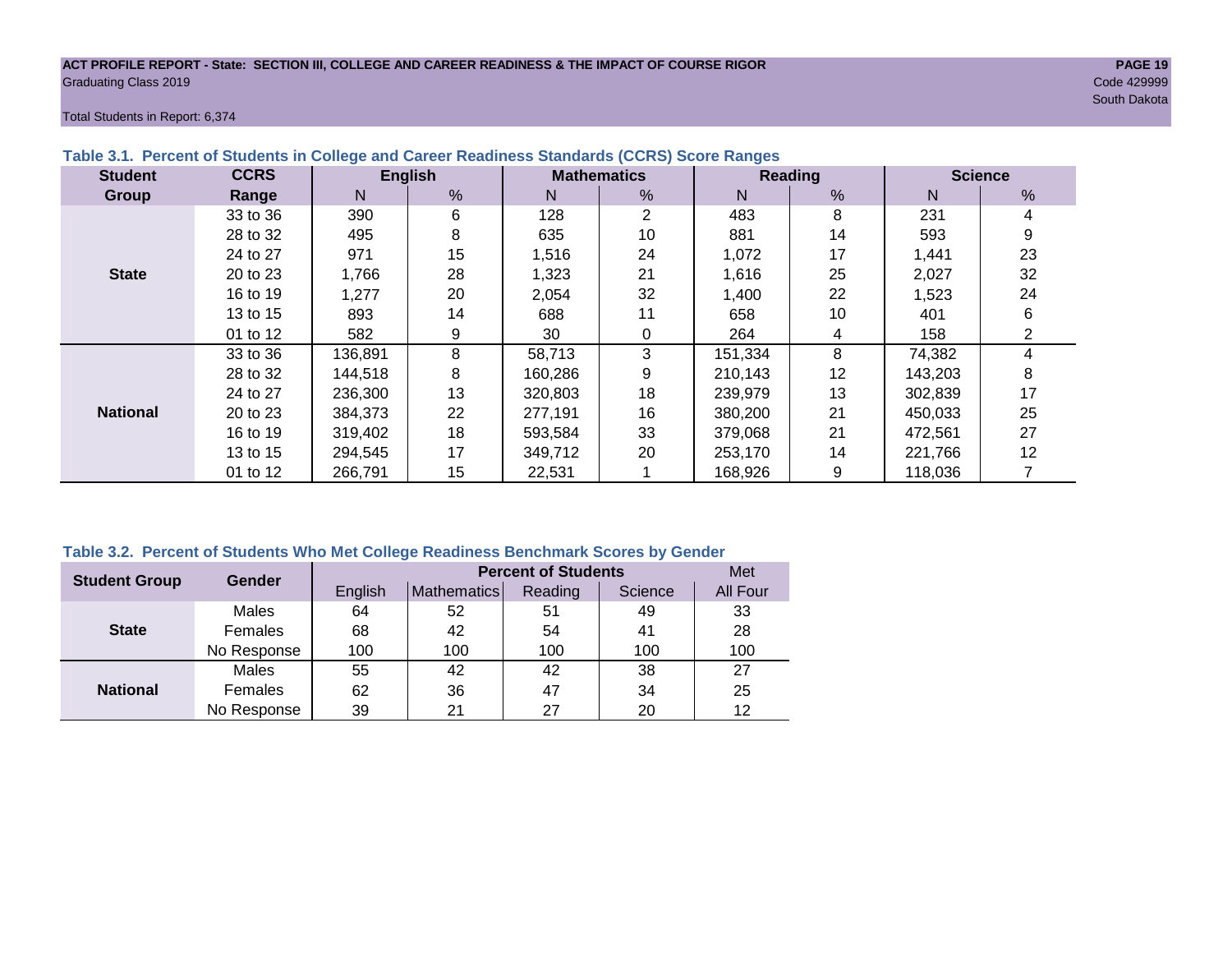#### **ACT PROFILE REPORT - State: SECTION III, COLLEGE AND CAREER READINESS & THE IMPACT OF COURSE RIGOR PAGE 20** Graduating Class 2019 Code 429999

#### South Dakota Total Students in Report: 6,374

### **Table 3.3. Percent of Students Who Met ACT College Readiness Benchmark Scores by Race/Ethnicity**

| <b>Student</b>  | rasio olor i oroom or otaaomo mio mot Ao Foonogo Roaamooo Bohomiant oooroo sy RaoorEthinoty |              | <b>English</b> | <b>Mathematics</b> | <b>Reading</b> | <b>Science</b> | <b>All Four</b> | <b>STEM</b> |
|-----------------|---------------------------------------------------------------------------------------------|--------------|----------------|--------------------|----------------|----------------|-----------------|-------------|
| <b>Group</b>    | <b>Race/Ethnicity</b>                                                                       | $\mathsf{N}$ | $\%$           | %                  | %              | %              | %               | %           |
|                 | <b>All Students</b>                                                                         | 6,374        | 66             | 47                 | 52             | 45             | 30              | 22          |
|                 | Black/African American                                                                      | 125          | 36             | 17                 | 25             | 17             | 10              |             |
|                 | American Indian/Alaska Native                                                               | 535          | 22             |                    | 16             |                |                 |             |
|                 | White                                                                                       | 4,827        | 73             | 53                 | 58             | 50             | 35              | 25          |
| <b>State</b>    | Hispanic/Latino                                                                             | 240          | 48             | 32                 | 44             | 33             | 20              | 18          |
|                 | Asian                                                                                       | 113          | 57             | 58                 | 42             | 46             | 29              | 30          |
|                 | Native Hawaiian/Other Pacific Islander                                                      |              | 33             | 33                 | 33             | 33             | 33              | 33          |
|                 | Two or More Races                                                                           | 312          | 62             | 39                 | 46             | 36             | 23              | 17          |
|                 | Prefer Not to Respond                                                                       | 219          | 63             | 46                 | 55             | 47             | 35              | 27          |
|                 | <b>All Students</b>                                                                         | 1,782,820    | 59             | 39                 | 45             | 36             | 26              | 20          |
|                 | Black/African American                                                                      | 220,627      | 32             | 12                 | 20             | 11             |                 |             |
|                 | American Indian/Alaska Native                                                               | 15,496       | 29             | 14                 | 21             | 13             |                 |             |
|                 | White                                                                                       | 918,937      | 70             | 48                 | 54             | 45             | 33              | 25          |
| <b>National</b> | Hispanic/Latino                                                                             | 293,100      | 44             | 25                 | 32             | 22             | 14              | 10          |
|                 | Asian                                                                                       | 83,507       | 77             | 68                 | 62             | 60             | 50              | 46          |
|                 | Native Hawaiian/Other Pacific Islander                                                      | 4,965        | 38             | 23                 | 26             | 19             | 13              |             |
|                 | Two or More Races                                                                           | 80,629       | 61             | 39                 | 48             | 36             | 26              | 20          |
|                 | Prefer Not to Respond                                                                       | 165,559      | 49             | 32                 | 39             | 31             | 23              | 18          |

#### **Table 3.4. Likely ACT National Career Readiness Certificate (NCRC) Level Based Upon ACT Composite Score<sup>1</sup>**

| <b>Student</b>  |                       |         |      | Average   |
|-----------------|-----------------------|---------|------|-----------|
| Group           | <b>ACT NCRC Level</b> | N       | $\%$ | Composite |
|                 | Platinum              | 1,139   | 18   | 29.6      |
|                 | Gold                  | 1,902   | 30   | 23.8      |
| <b>State</b>    | Silver                | 2,287   | 36   | 19.1      |
|                 | <b>Bronze</b>         | 944     | 15   | 14.8      |
|                 | Needs Improvement     | 102     | 2    | 11.4      |
|                 | Platinum              | 319,043 | 18   | 30.2      |
|                 | Gold                  | 407,880 | 23   | 23.8      |
| <b>National</b> | Silver                | 546,439 | 31   | 18.9      |
|                 | <b>Bronze</b>         | 431,462 | 24   | 14.6      |
|                 | Needs Improvement     | 77,996  | 4    | 11.5      |

<sup>1</sup>The ACT Composite scores associated with at least a 50% chance of earning each ACT NCRC level or higher are: 13 for Bronze, 17 for Silver, 22 for Gold, and 27 for Platinum. Based on those cut scores, students who earned an ACT Composite score of less than 13 are classified as 'Needs improvement' as they are unlikely to obtain an ACT NCRC. Students with an ACT Composite score of 13 to 16 are classified as 'Bronze' as they are likely to obtain a Bronze NCRC, 17 to 21 as 'Silver', 22 to 26 as 'Gold', and 27 or above as 'Platinum'. Visit www.act.org/NCRC-indicator to learn more.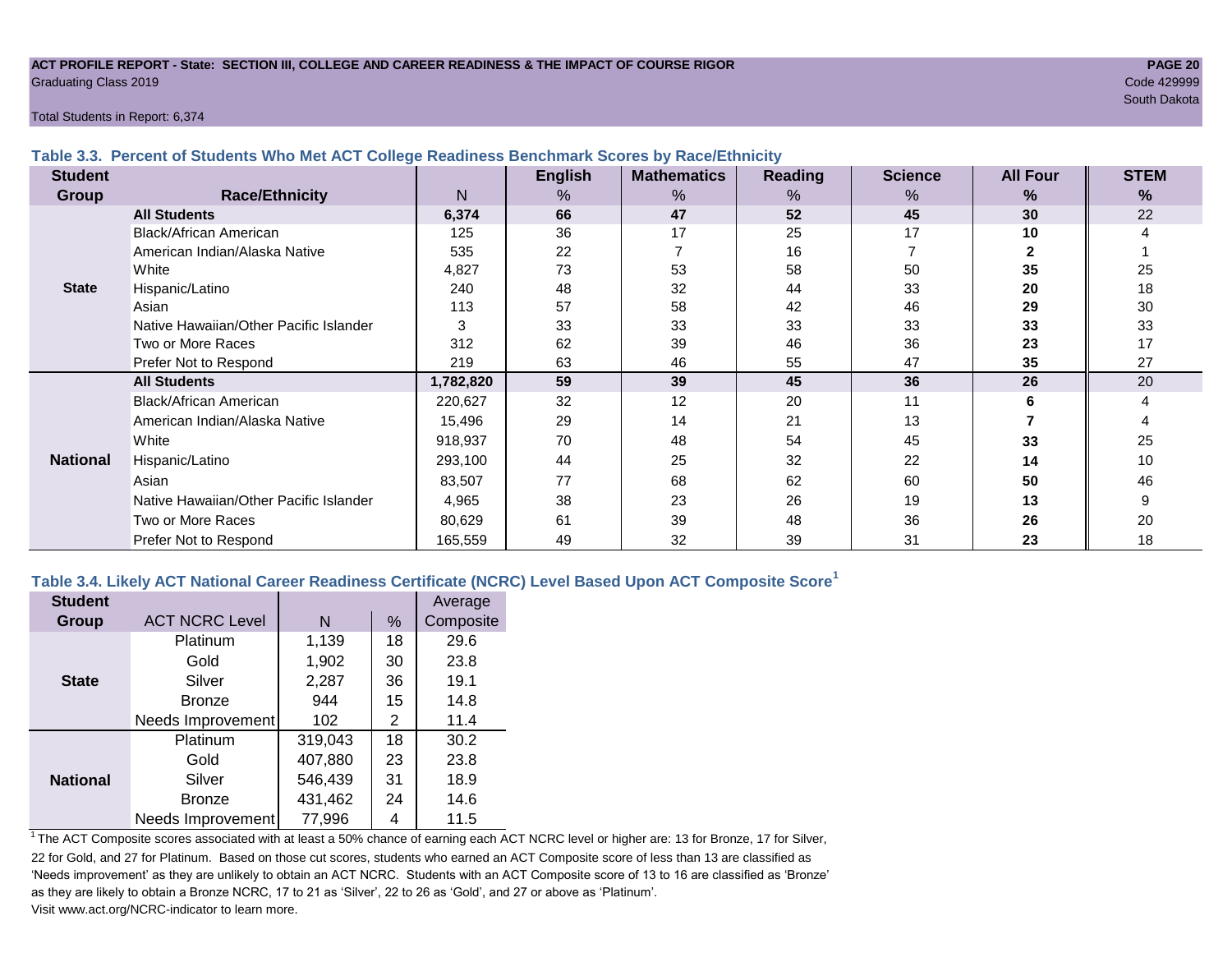#### **ACT PROFILE REPORT - State: SECTION III, COLLEGE AND CAREER READINESS & THE IMPACT OF COURSE RIGOR PAGE 21** Graduating Class 2019 Code 429999

#### Total Students in Report: 6,374

| <b>Student</b>  | <b>Curriculum</b>         | <b>English</b><br>N |    |      | <b>Mathematics</b> |      |      | Reading |    | <b>Science</b> | <b>Composite</b> |      | <b>STEM</b> |      |
|-----------------|---------------------------|---------------------|----|------|--------------------|------|------|---------|----|----------------|------------------|------|-------------|------|
| Group           | <b>Taken</b>              |                     | %  | Avg  | %                  | Avg  | $\%$ | Avg     | %  | Avg            | %                | Avg  | %           | Avg  |
|                 | Core or More <sup>2</sup> | 5,469               | 70 | 21.2 | 50                 | 21.7 | 55   | 22.7    | 48 | 22.3           | 33               | 22.1 | 24          | 22.3 |
| <b>State</b>    | Less than Core            | 703                 | 49 | 18.2 | 29                 | 19.7 | 39   | 20.2    | 29 | 19.8           | 17               | 19.5 | 12          | 19.7 |
|                 | <b>Missing</b>            | 202                 | 27 | 15.3 | 17                 | 17.3 | 23   | 17.8    | 17 | 17.7           | 13               | 17.1 |             | 17.7 |
|                 | Core or More              | ,070,445            | 70 | 21.8 | 48                 | 21.6 | 54   | 22.7    | 45 | 21.9           | 33               | 22.2 | 26          | 22.0 |
| <b>National</b> | Less than Core            | 369,318             | 45 | 18.7 | 26                 | 18.7 | 33   | 19.4    | 24 | 19.0           | 16               | 18.9 | 12          | 19.1 |
|                 | Missing                   | 343,057             | 38 | 16.8 | 22                 | 18.7 | 27   | 18.3    | 20 | 18.            | 13               | 18.0 |             | 18.4 |

South Dakota

#### **Table 3.5. College Readiness Benchmark Percent and Average ACT Scores by Overall High School Curriculum**

 $1$  "Curriculum Taken" reflects overall high school curriculum in this table.

<sup>2</sup> "Core or More" results correspond to students taking four or more years of English AND three or more years each of math, social studies, and natural science.

 $3$  Zero years or no coursework information reported in one or more content areas.

<sup>4</sup> Composite College Readiness Benchmark % results reflect students who met all four subject-area benchmarks.

#### **Table 3.6. College Readiness Benchmark Percent and Average ACT Scores by Content-Specific Curriculum**

| <b>Student</b>  | -<br><b>Curriculum</b>    | <b>English</b> |    |      | <b>Mathematics</b> |    |      | <b>Reading</b> |    |      | <b>Science</b> |    |      |
|-----------------|---------------------------|----------------|----|------|--------------------|----|------|----------------|----|------|----------------|----|------|
| Group           | Taken <sup>1</sup>        | N              | %  | Avg  |                    | %  | Avg  |                | %  | Avg  | N              | %  | Avg  |
|                 | Core or More <sup>2</sup> | 5,982          | 68 | 20.9 | 5.957              | 49 | 21.6 | 6,046          | 53 | 22.4 | 5.916          | 46 | 22.7 |
| <b>State</b>    | Less than Core            | 202            | 54 | 18.8 | 217                | 13 | 16.9 | 137            | 41 | 20.3 | 265            | 27 | 19.7 |
|                 | Missing <sup>3</sup>      | 190            | 26 | 15.2 | 200                | 18 | 17.3 | 191            | 23 | 17.7 | 193            | 17 | 17.6 |
|                 | Core or More              | ,371,984       | 65 | 21.1 | .372.313           | 44 | 21.7 | ,282,566       | 50 | 22.1 | ,243,469       | 43 | 21.7 |
| <b>National</b> | Less than Core            | 82.895         | 32 | 16.0 | 76.150             |    | 16.1 | 166,727        | 35 | 19.6 | 204.221        | 18 | 18.0 |
|                 | Missing                   | 327,941        | 38 | 16.9 | 334,357            | 22 | 18.1 | 333,527        | 28 | 18.4 | 335,130        | 21 | 18.2 |

<sup>1</sup> "Curriculum Taken" reflects content-specific curriculum in this table.

<sup>2</sup> "Core or More" results correspond to students taking four or more years of English or three or more years of math, social studies, or natural science, respectively.

For instance, Reading "Core or More" results correspond to students taking three or more years of social studies, regardless of courses taken in other content areas.

 $3$  Zero years or no coursework information reported in the specified content area.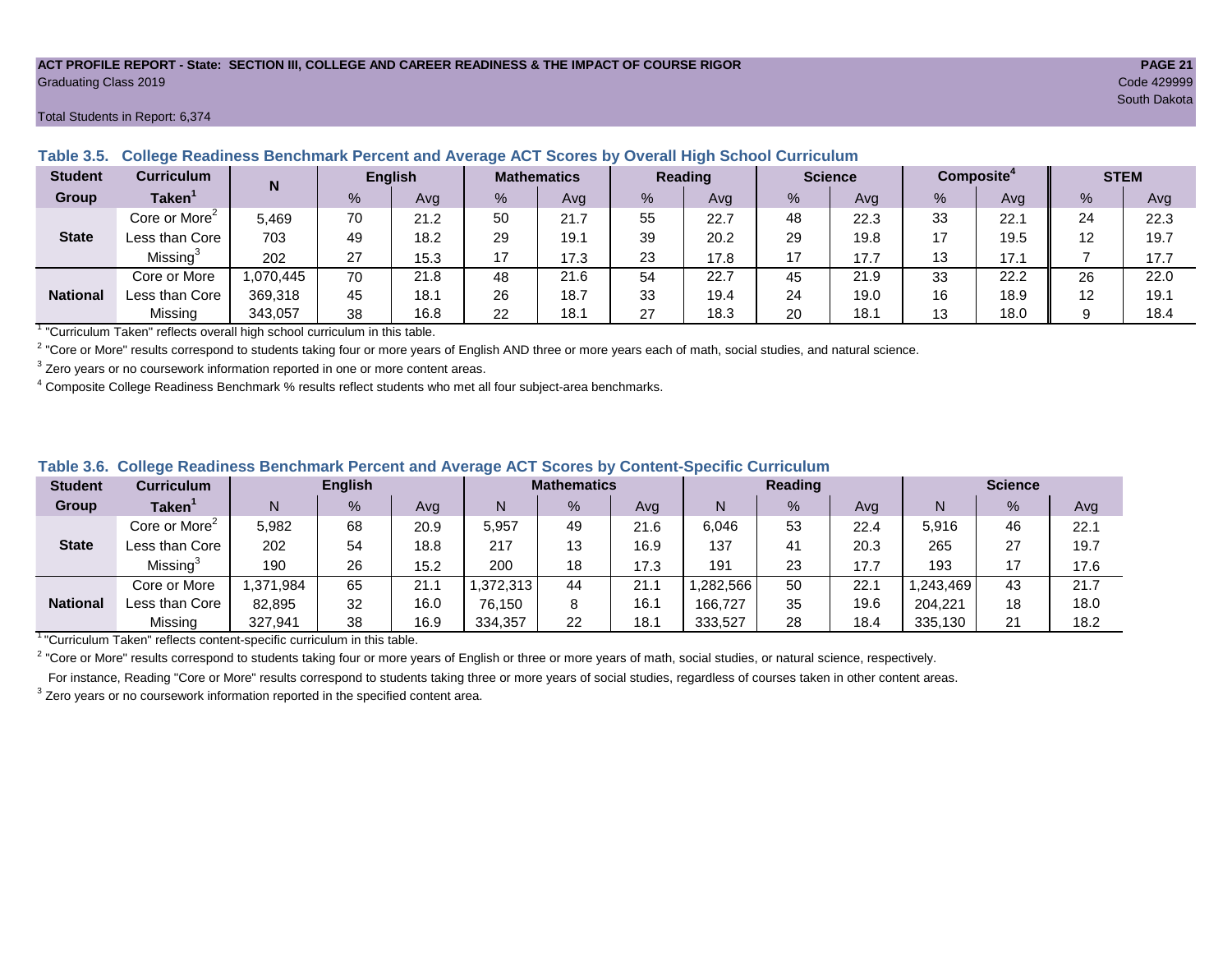#### **ACT PROFILE REPORT - State: SECTION III, COLLEGE AND CAREER READINESS & THE IMPACT OF COURSE RIGOR PAGE 22**

Graduating Class 2019 Code 429999

South Dakota (1999) and the state of the state of the state of the state of the state of the South Dakota (199

#### Total Students in Report: 6,374

#### **Table 3.7. College Readiness Benchmark (CRB) Percent and Average ACT Scores by Common Course Patterns**

| <b>Course Pattern</b>                            |                |                                  | <b>State</b>       |                                     |              |                                  | <b>National</b>    |                                     |
|--------------------------------------------------|----------------|----------------------------------|--------------------|-------------------------------------|--------------|----------------------------------|--------------------|-------------------------------------|
|                                                  |                | Percent Taking                   | Avg ACT            | Percent Who Met                     |              | <b>Percent Taking</b>            | Avg ACT            | Percent Who Met                     |
| <b>ENGLISH COURSE PATTERN</b>                    | N <sub>1</sub> | Pattern                          | English            | <b>Benchmark</b>                    | $\mathsf{N}$ | Pattern                          | English            | <b>Benchmark</b>                    |
| Eng 9, Eng 10, Eng 11, Eng 12, & Other English   | 1,814          | 28                               | 21.9               | 72                                  | 289,565      | 16                               | 22.1               | 71                                  |
| Eng 9, Eng 10, Eng 11, Eng 12                    | 4,168          | 65                               | 20.5               | 66                                  | 1,082,419    | 61                               | 20.8               | 63                                  |
| Less than 4 years of English                     | 202            | 3                                | 18.8               | 54                                  | 82,895       | 5                                | 16.0               | 32                                  |
| Zero years / no English courses reported         | 190            | 3                                | 15.2               | 26                                  | 327,941      | 18                               | 16.9               | 38                                  |
|                                                  |                |                                  |                    |                                     |              |                                  |                    |                                     |
|                                                  |                | <b>Percent Taking</b>            | Avg ACT            | Percent Who Met                     |              | <b>Percent Taking</b>            | Avg ACT            | Percent Who Met                     |
| <b>MATHEMATICS COURSE PATTERN</b>                | N              | Pattern                          | Math               | <b>Benchmark</b>                    | N            | Pattern                          | Math               | <b>Benchmark</b>                    |
| Alg 1, Alg 2, Geom, Trig, & Calc                 | 254            | 4                                | 23.5               | 66                                  | 83,115       | 5                                | 23.1               | 61                                  |
| Alg 1, Alg 2, Geom, Trig, & Other Adv Math       | 458            | $\overline{7}$                   | 22.1               | 55                                  | 109,252      | 6                                | 21.4               | 49                                  |
| Alg 1, Alg 2, Geom, & Trig                       | 298            | 5                                | 20.2               | 40                                  | 76,255       | 4                                | 18.8               | 26                                  |
| Alg 1, Alg 2, Geom, & Other Adv Math             | 1,374          | 22                               | 21.1               | 48                                  | 290,282      | 16                               | 19.1               | 28                                  |
| Other comb of 4 or more years of Math            | 2,179          | 34                               | 23.7               | 65                                  | 556,989      | 31                               | 23.8               | 64                                  |
| Alg 1, Alg 2, & Geom                             | 993            | 16                               | 17.9               | 17                                  | 169,896      | 10                               | 16.7               | 10                                  |
| Other comb of 3 or 3.5 years of Math             | 401            | 6                                | 19.9               | 32                                  | 86,524       | 5                                | 19.5               | 32                                  |
| Less than 3 years of Math                        | 217            | 3                                | 16.9               | 13                                  | 76,150       | 4                                | 16.1               | 8                                   |
| Zero years / no Math courses reported            | 200            | 3                                | 17.3               | 18                                  | 334,357      | 19                               | 18.1               | 22                                  |
|                                                  |                |                                  |                    |                                     |              |                                  |                    |                                     |
|                                                  |                | <b>Percent Taking</b>            | Avg ACT            | Percent Who Met                     |              | <b>Percent Taking</b>            | Avg ACT            | Percent Who Met                     |
| SOCIAL SCIENCE COURSE PATTERN                    | N              | Pattern                          | Reading            | <b>Benchmark</b>                    | $\mathsf{N}$ | Pattern                          | Reading            | <b>Benchmark</b>                    |
| US Hist, World Hist, Am Gov, & Other Hist        | 19             | $\mathbf 0$                      | 19.8               | 32                                  | 43,049       | 2                                | 22.1               | 49                                  |
| Other comb of 4 or more years Social Science     | 4,564          | 72                               | 22.8               | 56                                  | 721,775      | 40                               | 22.7               | 54                                  |
| US Hist, World Hist, & Am Gov                    | 98             | $\overline{2}$                   | 20.1               | 34                                  | 103,798      | 6                                | 19.7               | 35                                  |
| Other comb of 3 or 3.5 years of Social Science   | 1,365          | 21                               | 21.4               | 46                                  | 413,944      | 23                               | 21.7               | 47                                  |
| Less than 3 years of Social Science              | 137            | $\sqrt{2}$                       | 20.3               | 41                                  | 166,727      | 9                                | 19.6               | 35                                  |
| Zero years / no Social Science courses reported  | 191            | 3                                | 17.7               | 23                                  | 333,527      | 19                               | 18.4               | 28                                  |
|                                                  |                |                                  |                    |                                     |              |                                  |                    |                                     |
|                                                  | N.             | <b>Percent Taking</b><br>Pattern | Avg ACT<br>Science | Percent Who Met<br><b>Benchmark</b> | N            | <b>Percent Taking</b><br>Pattern | Avg ACT<br>Science | Percent Who Met<br><b>Benchmark</b> |
| NATURAL SCIENCE COURSE PATTERN                   |                |                                  |                    |                                     |              |                                  |                    |                                     |
| Gen Sci <sup>1</sup> , Bio, Chem, & Phys         | 2,669          | 42                               | 22.9               | 54                                  | 621,436      | 35                               | 22.4               | 49                                  |
| Bio, Chem, Phys                                  | 546            | 9                                | 23.9               | 60                                  | 180,056      | 10                               | 23.3               | 55                                  |
| Gen Sci <sup>1</sup> , Bio, Chem                 | 2,465          | 39                               | 21.1               | 36                                  | 399,120      | 22                               | 20.1               | 31                                  |
| Other comb of 3 years of Natural Science         | 236            | 4                                | 20.5               | 33                                  | 42,857       | 2                                | 18.7               | 22                                  |
| Less than 3 years of Natural Science             | 265            | 4                                | 19.7               | 27                                  | 204,221      | 11                               | 18.0               | 18                                  |
| Zero years / no Natural Science courses reported | 193            | 3                                | 17.6               | 17                                  | 335,130      | 19                               | 18.2               | 21                                  |

<sup>1</sup>Includes General, Physical and Earth Sciences.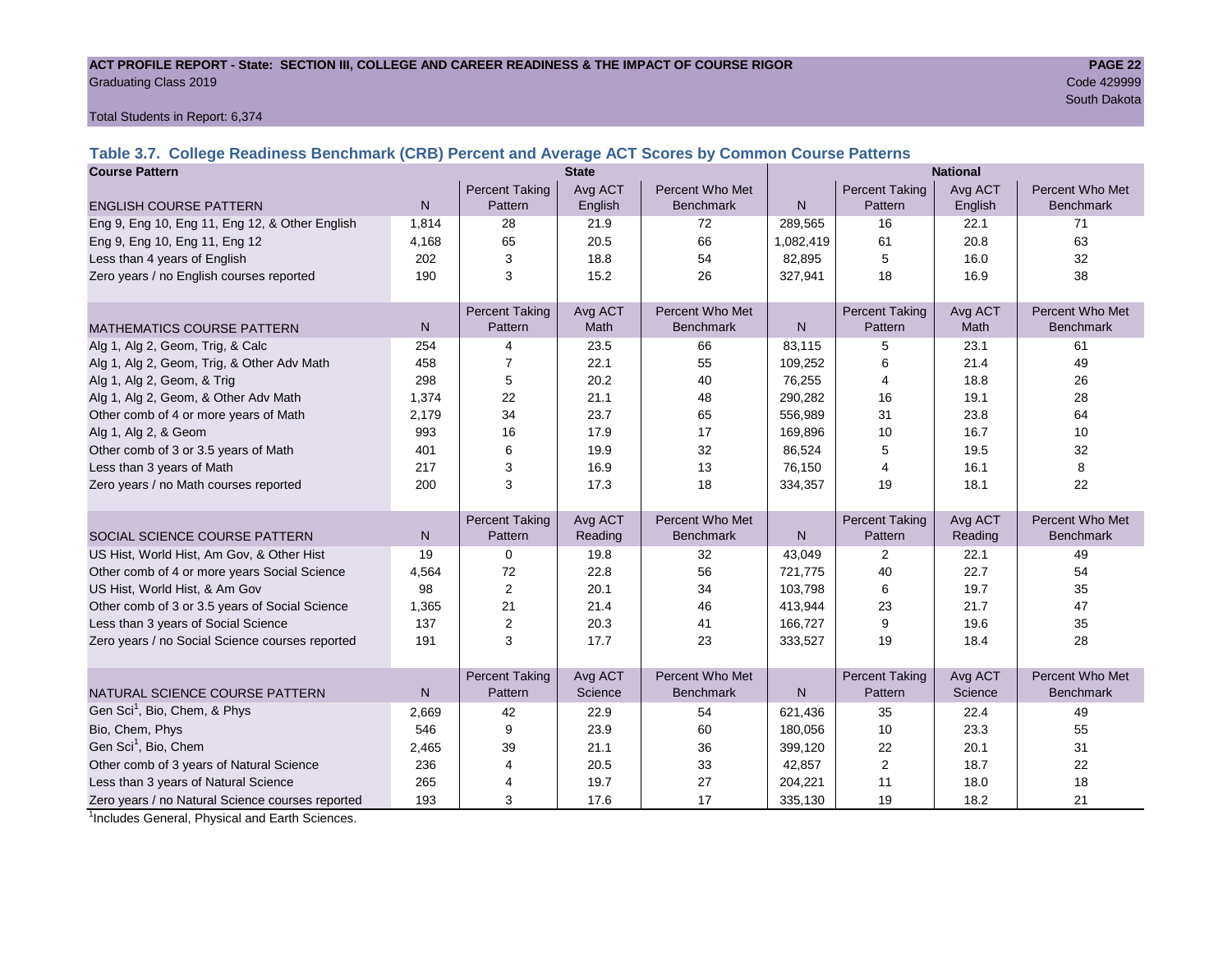#### **ACT PROFILE REPORT - State: SECTION III, COLLEGE AND CAREER READINESS & THE IMPACT OF COURSE RIGOR PAGE 23** Graduating Class 2019 Code 429999

South Dakota

#### Total Students in Report: 6,374

**Table 3.8. College Readiness Benchmark (CRB) Percent and Average ACT Scores for Gender by Common Course Patterns**

| <b>Course Pattern</b>                            |              |                | <b>All Students</b> |                  |       |                | <b>Males</b> |                  |              |                | <b>Females</b> |                  |
|--------------------------------------------------|--------------|----------------|---------------------|------------------|-------|----------------|--------------|------------------|--------------|----------------|----------------|------------------|
|                                                  |              |                | <b>ACT</b>          | % Who Met        |       |                | <b>ACT</b>   | % Who Met        |              |                | <b>ACT</b>     | % Who Met        |
| <b>ENGLISH COURSE PATTERN</b>                    | $\mathsf{N}$ | Percent        | English             | <b>Benchmark</b> | N     | Percent        | English      | <b>Benchmark</b> | $\mathsf{N}$ | Percent        | English        | <b>Benchmark</b> |
| Eng 9, Eng 10, Eng 11, Eng 12, & Other English   | 1,814        | 28             | 21.9                | 72               | 688   | 24             | 21.6         | 71               | 1,126        | 32             | 22.0           | 73               |
| Eng 9, Eng 10, Eng 11, Eng 12                    | 4,168        | 65             | 20.5                | 66               | 1,962 | 69             | 20.1         | 63               | 2,206        | 63             | 20.8           | 68               |
| Less than 4 years of English                     | 202          | 3              | 18.8                | 54               | 109   | $\overline{4}$ | 19.0         | 54               | 93           | 3              | 18.6           | 54               |
| Zero years / no English courses reported         | 190          | 3              | 15.2                | 26               | 100   | 3              | 15.4         | 28               | 89           | 3              | 15.0           | 24               |
|                                                  |              |                | <b>ACT</b>          | % Who Met        |       |                | <b>ACT</b>   | % Who Met        |              |                | <b>ACT</b>     | % Who Met        |
| <b>MATHEMATICS COURSE PATTERN</b>                | N            | Percent        | Math                | <b>Benchmark</b> | N     | Percent        | Math         | <b>Benchmark</b> | N            | Percent        | Math           | <b>Benchmark</b> |
| Alg 1, Alg 2, Geom, Trig, & Calc                 | 254          | 4              | 23.5                | 66               | 112   | $\overline{4}$ | 24.6         | 72               | 142          | 4              | 22.6           | 61               |
| Alg 1, Alg 2, Geom, Trig, & Other Adv Math       | 458          | $\overline{7}$ | 22.1                | 55               | 163   | 6              | 23.0         | 63               | 295          | 8              | 21.6           | 51               |
| Alg 1, Alg 2, Geom, & Trig                       | 298          | 5              | 20.2                | 40               | 130   | 5              | 20.9         | 49               | 168          | 5              | 19.7           | 32               |
| Alg 1, Alg 2, Geom, & Other Adv Math             | 1,374        | 22             | 21.1                | 48               | 519   | 18             | 21.9         | 56               | 855          | 24             | 20.7           | 43               |
| Other comb of 4 or more years of Math            | 2,179        | 34             | 23.7                | 65               | 1,049 | 37             | 24.6         | 71               | 1,130        | 32             | 22.9           | 60               |
| Alg 1, Alg 2, & Geom                             | 993          | 16             | 17.9                | 17               | 478   | 17             | 18.4         | 21               | 515          | 15             | 17.4           | 13               |
| Other comb of 3 or 3.5 years of Math             | 401          | 6              | 19.9                | 32               | 195   | $\overline{7}$ | 20.5         | 36               | 206          | 6              | 19.3           | 29               |
| Less than 3 years of Math                        | 217          | 3              | 16.9                | 13               | 106   | $\overline{4}$ | 17.5         | 20               | 111          | 3              | 16.4           | $\overline{7}$   |
| Zero years / no Math courses reported            | 200          | 3              | 17.3                | 18               | 107   | 4              | 17.6         | 19               | 92           | 3              | 16.9           | 15               |
|                                                  |              |                | <b>ACT</b>          | % Who Met        |       |                | <b>ACT</b>   | % Who Met        |              |                | <b>ACT</b>     | % Who Met        |
| SOCIAL SCIENCE COURSE PATTERN                    | N            | Percent        | Reading             | Benchmark        | N     | Percent        | Reading      | <b>Benchmark</b> | N            | Percent        | Reading        | Benchmark        |
| US Hist, World Hist, Am Gov, & Other Hist        | 19           | $\mathbf 0$    | 19.8                | 32               | 13    | $\Omega$       | 18.8         | 23               | 6            | 0              | 22.0           | 50               |
| Other comb of 4 or more years Social Science     | 4,564        | 72             | 22.8                | 56               | 1,939 | 68             | 22.6         | 55               | 2,625        | 75             | 23.0           | 57               |
| US Hist, World Hist, & Am Gov                    | 98           | 2              | 20.1                | 34               | 61    | 2              | 19.9         | 33               | 37           | $\mathbf{1}$   | 20.3           | 35               |
| Other comb of 3 or 3.5 years of Social Science   | 1,365        | 21             | 21.4                | 46               | 660   | 23             | 21.4         | 45               | 705          | 20             | 21.4           | 48               |
| Less than 3 years of Social Science              | 137          | $\overline{2}$ | 20.3                | 41               | 85    | 3              | 20.3         | 42               | 52           | $\overline{1}$ | 20.3           | 38               |
| Zero years / no Social Science courses reported  | 191          | 3              | 17.7                | 23               | 101   | $\overline{4}$ | 17.7         | 24               | 89           | 3              | 17.8           | 21               |
|                                                  |              |                | <b>ACT</b>          | % Who Met        |       |                | <b>ACT</b>   | % Who Met        |              |                | <b>ACT</b>     | % Who Met        |
| NATURAL SCIENCE COURSE PATTERN                   | N            | Percent        | Science             | <b>Benchmark</b> | N     | Percent        | Science      | <b>Benchmark</b> | N            | Percent        | Science        | <b>Benchmark</b> |
| Gen Sci <sup>1</sup> , Bio, Chem, & Phys         | 2,669        | 42             | 22.9                | 54               | 1,321 | 46             | 23.5         | 59               | 1,348        | 38             | 22.2           | 49               |
| Bio, Chem, Phys                                  | 546          | 9              | 23.9                | 60               | 247   | 9              | 24.7         | 66               | 299          | 9              | 23.3           | 56               |
| Gen Sci <sup>1</sup> , Bio, Chem                 | 2,465        | 39             | 21.1                | 36               | 935   | 33             | 21.3         | 40               | 1,530        | 44             | 21.0           | 34               |
| Other comb of 3 years of Natural Science         | 236          | 4              | 20.5                | 33               | 142   | 5              | 20.9         | 35               | 94           | 3              | 19.9           | 30               |
| Less than 3 years of Natural Science             | 265          | 4              | 19.7                | 27               | 113   | $\overline{4}$ | 19.3         | 21               | 152          | $\overline{4}$ | 20.1           | 32               |
| Zero years / no Natural Science courses reported | 193          | 3              | 17.6                | 17               | 101   | 4              | 18.0         | 21               | 91           | 3              | 17.0           | 12               |

<sup>1</sup>Includes General, Physical and Earth Sciences.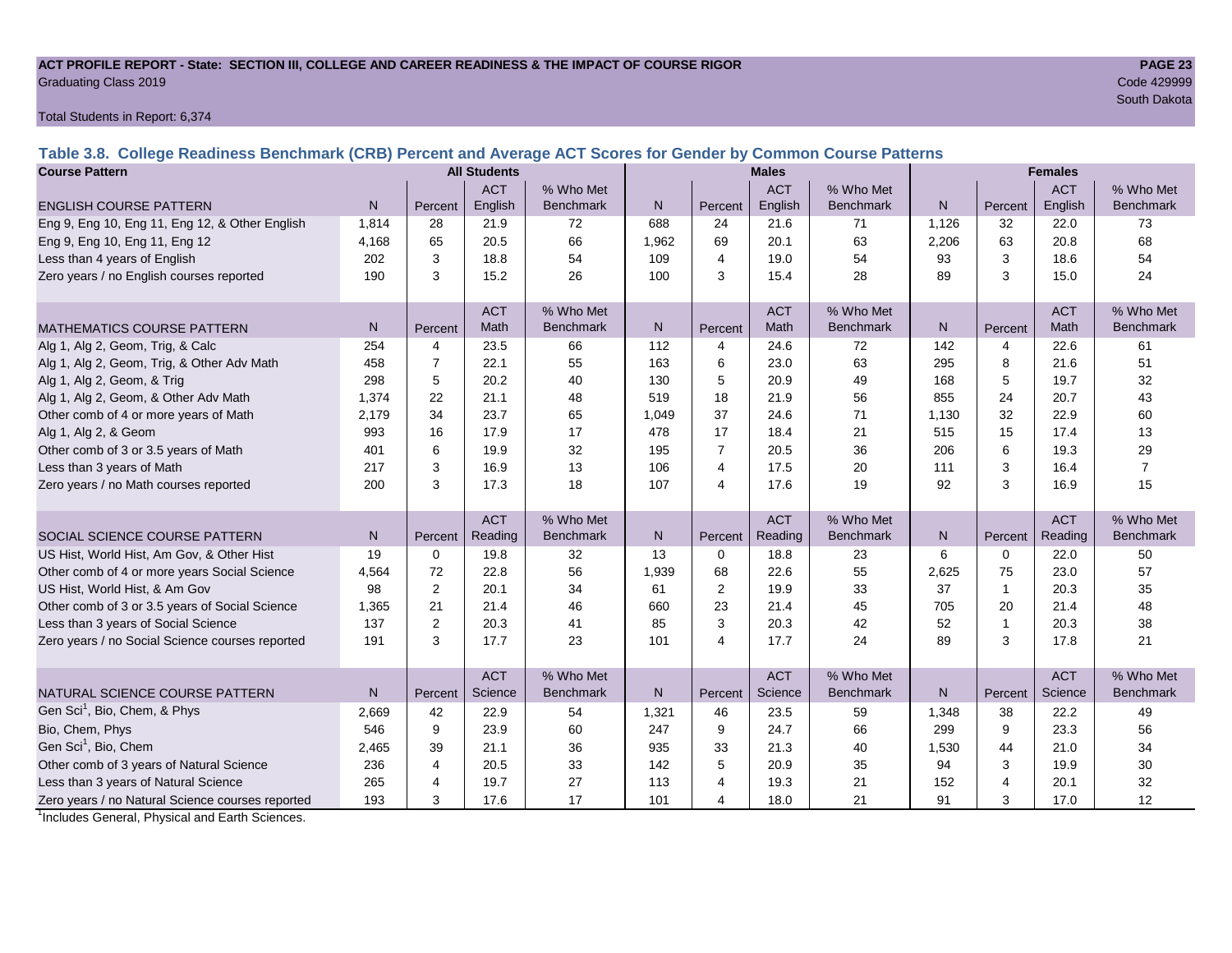## This page intentionally left blank.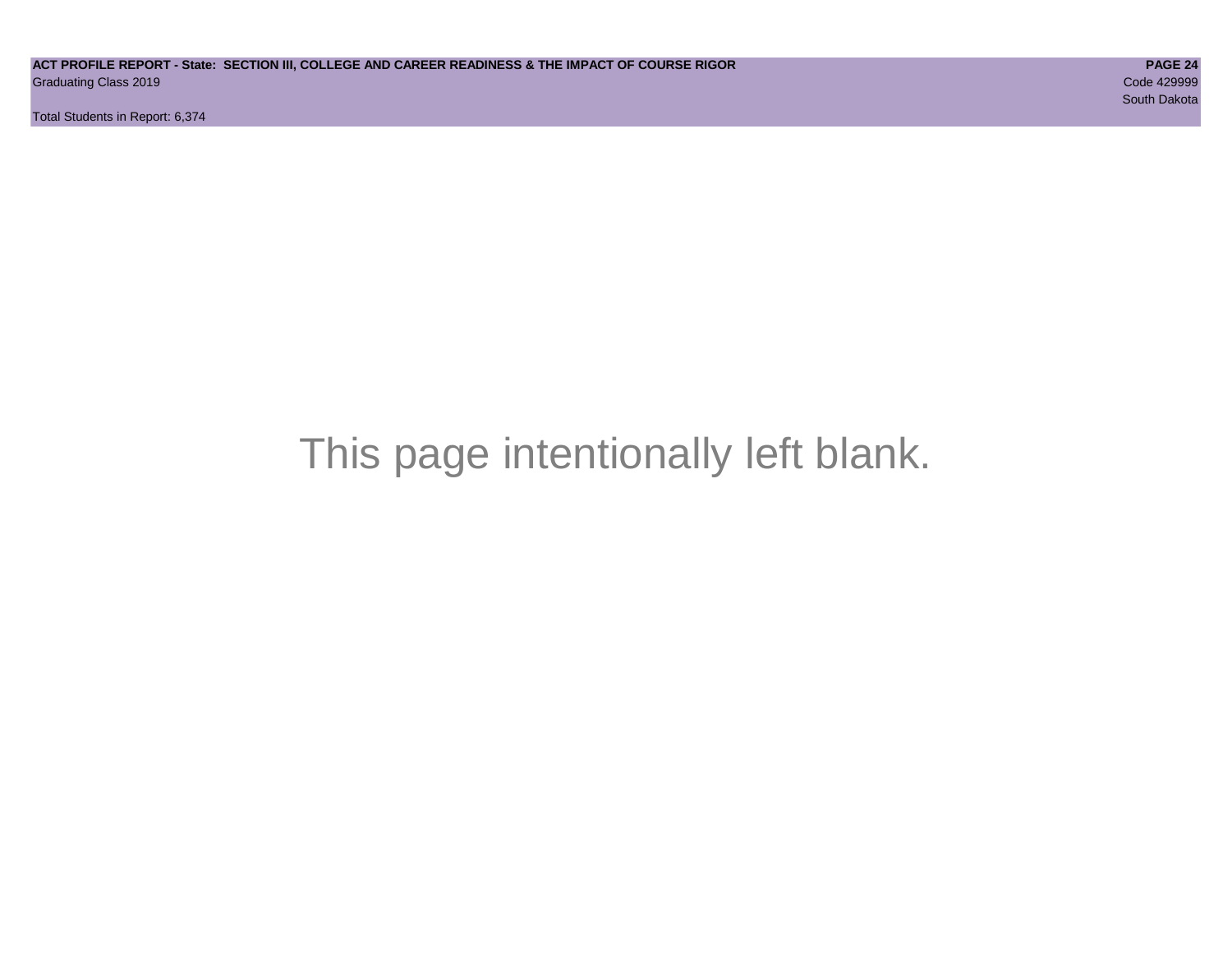# Section IV Career and Educational Aspirations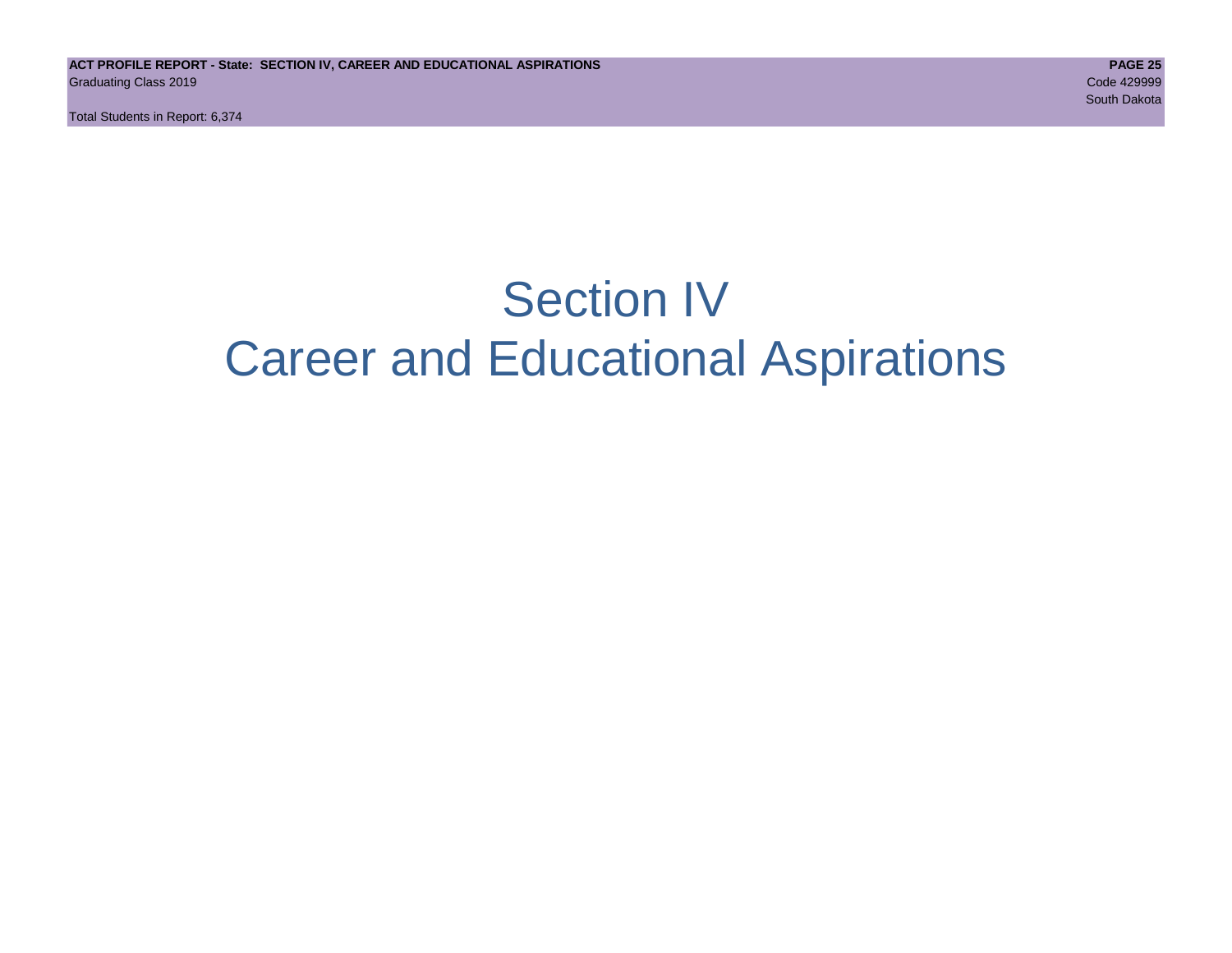#### **ACT PROFILE REPORT - State: SECTION IV, CAREER AND EDUCATIONAL ASPIRATIONS PAGE 26** Graduating Class 2019 Code 429999

#### Total Students in Report: 6,374



#### **Figure 4.1. Average ACT Composite Scores by Race and Student Postsecondary Aspirations\***

\*Missing columns reflect combinations of race/ethnicity and postsecondary aspiration in which one or both indicators are missing.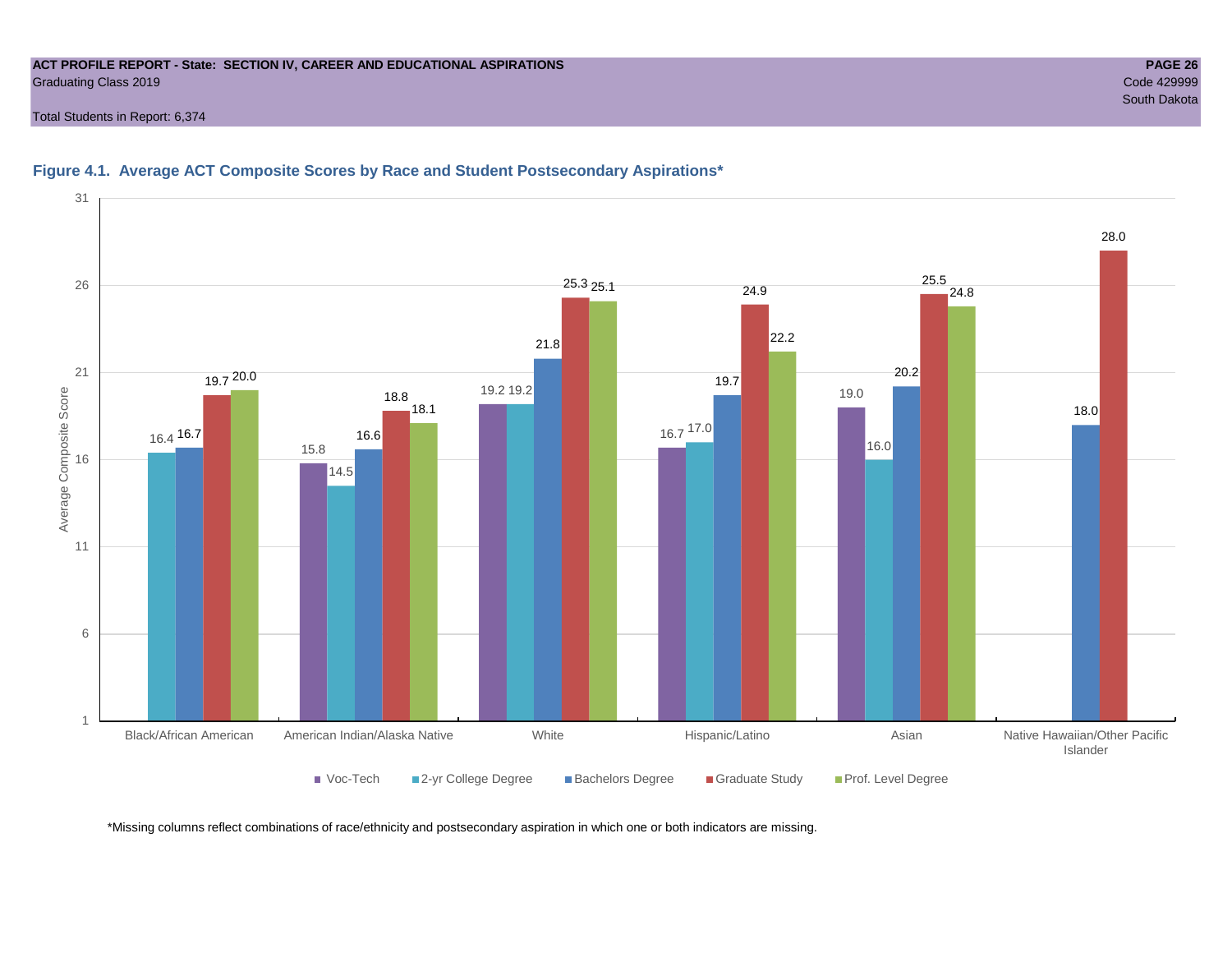#### **ACT PROFILE REPORT - State: SECTION IV, CAREER AND EDUCATIONAL ASPIRATIONS PAGE 27** Graduating Class 2019 Code 429999

## South Dakota

#### Total Students in Report: 6,374

**Table 4.1. Distribution of Planned Educational Majors for All Students by College Plans**

|                                              |                | <b>All Students</b>  |                 | Plan on 2 Years or Less of College |                       |                 | Plan on 4 Years or More of College |          |                 |  |
|----------------------------------------------|----------------|----------------------|-----------------|------------------------------------|-----------------------|-----------------|------------------------------------|----------|-----------------|--|
| <b>Planned Educational Major</b>             | N <sup>1</sup> | Percent <sup>2</sup> | Avg ACT<br>Comp | N                                  | Percent               | Avg ACT<br>Comp | N                                  | Percent  | Avg ACT<br>Comp |  |
| Agriculture & Natural Resources Conservation | 246            | Δ                    | 20.4            | 54                                 | 10                    | 18.7            | 180                                | 3        | 20.9            |  |
| Architecture                                 | 73             |                      | 21.6            | 9                                  | $\overline{2}$        | 18.3            | 62                                 |          | 22.0            |  |
| Area, Ethnic, & Multidisciplinary Studies    | 8              | $\Omega$             | 25.3            |                                    | 0                     | 14.0            | 6                                  | $\Omega$ | 27.3            |  |
| Arts: Visual & Performing                    | 285            | 4                    | 21.6            | 20                                 | $\boldsymbol{\Delta}$ | 18.6            | 248                                |          | 22.1            |  |
| <b>Business</b>                              | 455            |                      | 21.1            | 50                                 | 9                     | 18.5            | 389                                |          | 21.6            |  |
| Communications                               | 55             |                      | 22.3            | $\overline{2}$                     | $\Omega$              | 17.5            | 51                                 | 1        | 22.7            |  |
| Community, Family, & Personal Services       | 94             |                      | 19.3            | 15                                 | 3                     | 17.2            | 75                                 |          | 20.0            |  |
| <b>Computer Science &amp; Mathematics</b>    | 233            |                      | 23.8            | 29                                 | 5                     | 21.0            | 195                                |          | 24.4            |  |
| Education                                    | 414            | 6                    | 21.2            | 9                                  | $\overline{2}$        | 16.7            | 390                                |          | 21.4            |  |
| Engineering                                  | 356            | 6                    | 24.3            | 27                                 | 5                     | 18.3            | 317                                | 6        | 24.9            |  |
| Engineering Technology & Drafting            | 66             |                      | 20.6            | 12                                 | 2                     | 19.0            | 49                                 |          | 21.6            |  |
| English & Foreign Languages                  | 67             |                      | 25.1            | $\Omega$                           | $\Omega$              |                 | 66                                 |          | 25.0            |  |
| Health Administration & Assisting            | 224            | Δ                    | 18.9            | 25                                 | 5                     | 16.8            | 186                                | 4        | 19.3            |  |
| Health Sciences & Technologies               | 1,341          | 21                   | 22.0            | 86                                 | 16                    | 18.8            | 1,218                              | 23       | 22.3            |  |
| Philosophy, Religion, & Theology             | 32             |                      | 22.0            | $\Omega$                           | $\Omega$              |                 | 32                                 |          | 22.0            |  |
| Repair, Production, & Construction           | 122            | 2                    | 19.0            | 85                                 | 16                    | 18.9            | 28                                 |          | 20.4            |  |
| Sciences: Biological & Physical              | 478            |                      | 23.6            | 9                                  | $\overline{2}$        | 16.8            | 452                                | 9        | 23.8            |  |
| Social Sciences & Law                        | 356            | 6                    | 22.1            | 14                                 | 3                     | 17.6            | 330                                | 6        | 22.4            |  |
| Undecided                                    | 1,289          | 20                   | 21.2            | 94                                 | 17                    | 18.4            | 997                                | 19       | 22.0            |  |
| No Response                                  | 179            | 3                    | 17.1            | 0                                  | 0                     |                 | 11                                 | 0        | 20.0            |  |

1 2-Year and 4-Year "N" counts do not reflect "Missing" and "Other" college plans, therefore they may not add up to the N count for All Students.

<sup>2</sup> Percent of students tested within College Plan groups (All Students, 2-Year, 4-Year).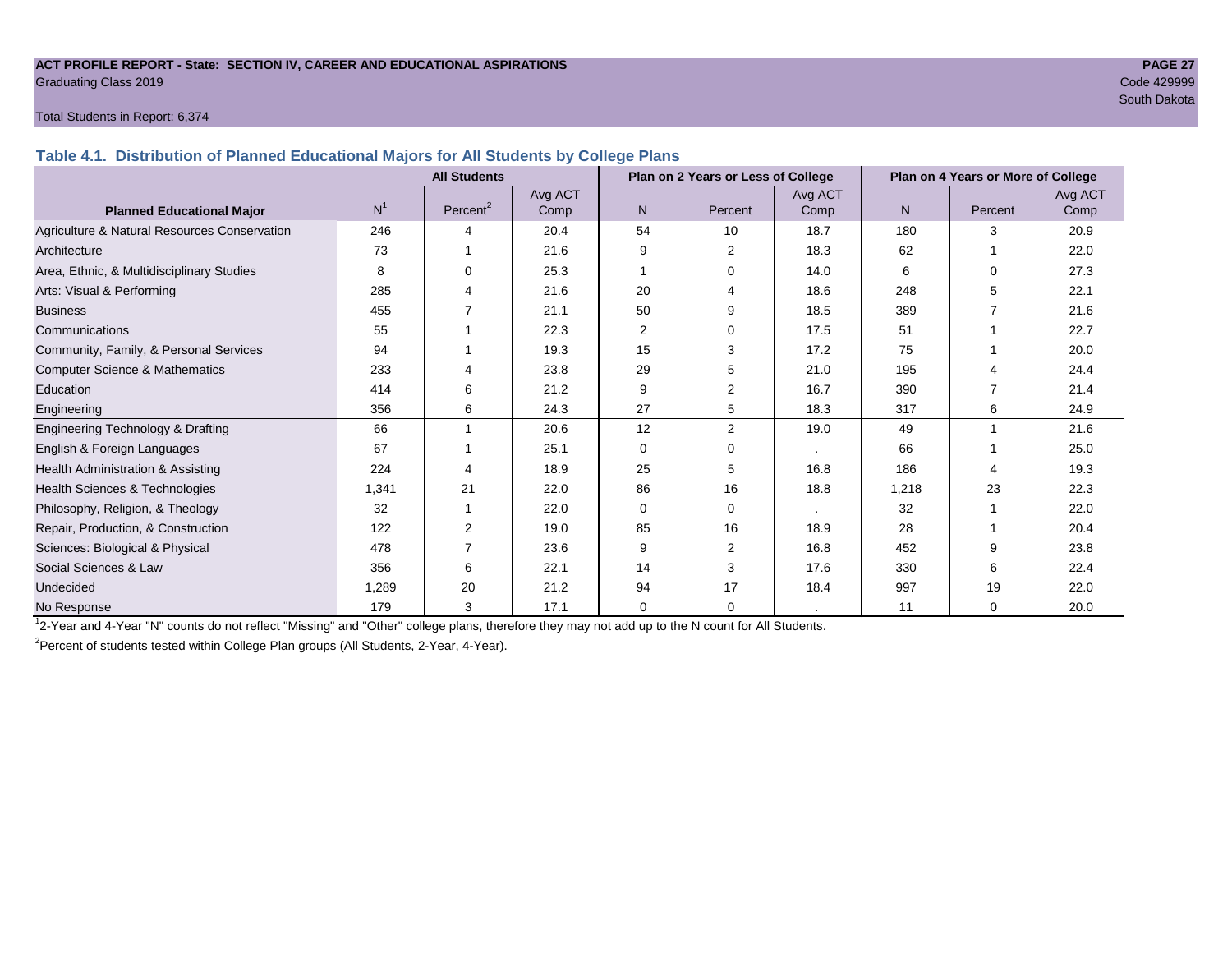#### **ACT PROFILE REPORT - State: SECTION IV, CAREER AND EDUCATIONAL ASPIRATIONS PAGE 28** Graduating Class 2019 Code 429999

#### Total Students in Report: 6,374

**Table 4.2. Average ACT Composite Scores for Racial/Ethnic Groups by Post-Secondary Educational Aspirations**

| <b>Educational Degree</b> |       | <b>All Racial/Ethnic Groups</b><br><b>Combined</b> |          | <b>Black/African American</b> |     | American Indian/ Alaska Native |       | White   |     | Hispanic/Latino |  |  |
|---------------------------|-------|----------------------------------------------------|----------|-------------------------------|-----|--------------------------------|-------|---------|-----|-----------------|--|--|
| <b>Aspirations</b>        | N     | Average                                            | N.       | Average                       | N   | Average                        | N     | Average |     | Average         |  |  |
| Voc-Tech                  | 159   | 18.6                                               | $\Omega$ |                               | 14  | 15.8                           | 124   | 19.2    | 6   | 16.7            |  |  |
| 2-yr College Degree       | 382   | 18.5                                               |          | 16.4                          | 39  | 14.5                           | 294   | 19.2    | 13  | 17.0            |  |  |
| <b>Bachelors Degree</b>   | 3,570 | 21.2                                               | 61       | 16.7                          | 214 | 16.6                           | 2,865 | 21.8    | 145 | 19.7            |  |  |
| <b>Graduate Study</b>     | 613   | 24.9                                               | 16       | 19.7                          | 21  | 18.8                           | 491   | 25.3    | 19  | 24.9            |  |  |
| Prof. Level Degree        | 1,100 | 24.4                                               | 30       | 20.0                          | 61  | 18.1                           | 849   | 25.1    | 33  | 22.2            |  |  |
| Other                     | 73    | 18.7                                               | $\sim$   | 15.0                          | 10  | 13.4                           | 51    | 20.3    | 3   | 13.0            |  |  |
| No Response               | 477   | 18.3                                               |          | 15.8                          | 176 | 14.6                           | 153   | 22.0    | 21  | 17.6            |  |  |

| <b>All Racial/Ethnic Groups</b><br><b>Combined</b><br><b>Educational Degree</b> |       | Asian   |    | Native Hawaiian/<br><b>Other Pacific Islander</b> |    | Two or more races |     | Prefer not to respond/<br><b>No Response</b> |    |         |
|---------------------------------------------------------------------------------|-------|---------|----|---------------------------------------------------|----|-------------------|-----|----------------------------------------------|----|---------|
| <b>Aspirations</b>                                                              | N     | Average | N  | Average                                           | N. | Average           | N   | Average                                      | N  | Average |
| Voc-Tech                                                                        | 159   | 18.6    |    | 19.0                                              |    |                   | 10  | 17.6                                         |    | 16.3    |
| 2-yr College Degree                                                             | 382   | 18.5    |    | 16.0                                              |    |                   | 17  | 17.7                                         |    | 21.6    |
| <b>Bachelors Degree</b>                                                         | 3,570 | 21.2    | 53 | 20.2                                              |    | 18.0              | 159 | 19.9                                         | 72 | 22.3    |
| <b>Graduate Study</b>                                                           | 613   | 24.9    | 11 | 25.5                                              |    | 28.0              | 32  | 24.0                                         | 22 | 27.1    |
| Prof. Level Degree                                                              | 1.100 | 24.4    | 32 | 24.8                                              |    |                   | 70  | 24.5                                         | 25 | 24.6    |
| Other                                                                           | 73    | 18.7    |    | 22.0                                              |    |                   |     | 17.0                                         |    | 17.3    |
| No Response                                                                     | 477   | 18.3    |    | 21.3                                              |    | 13.0              | 21  | 16.9                                         | 89 | 20.1    |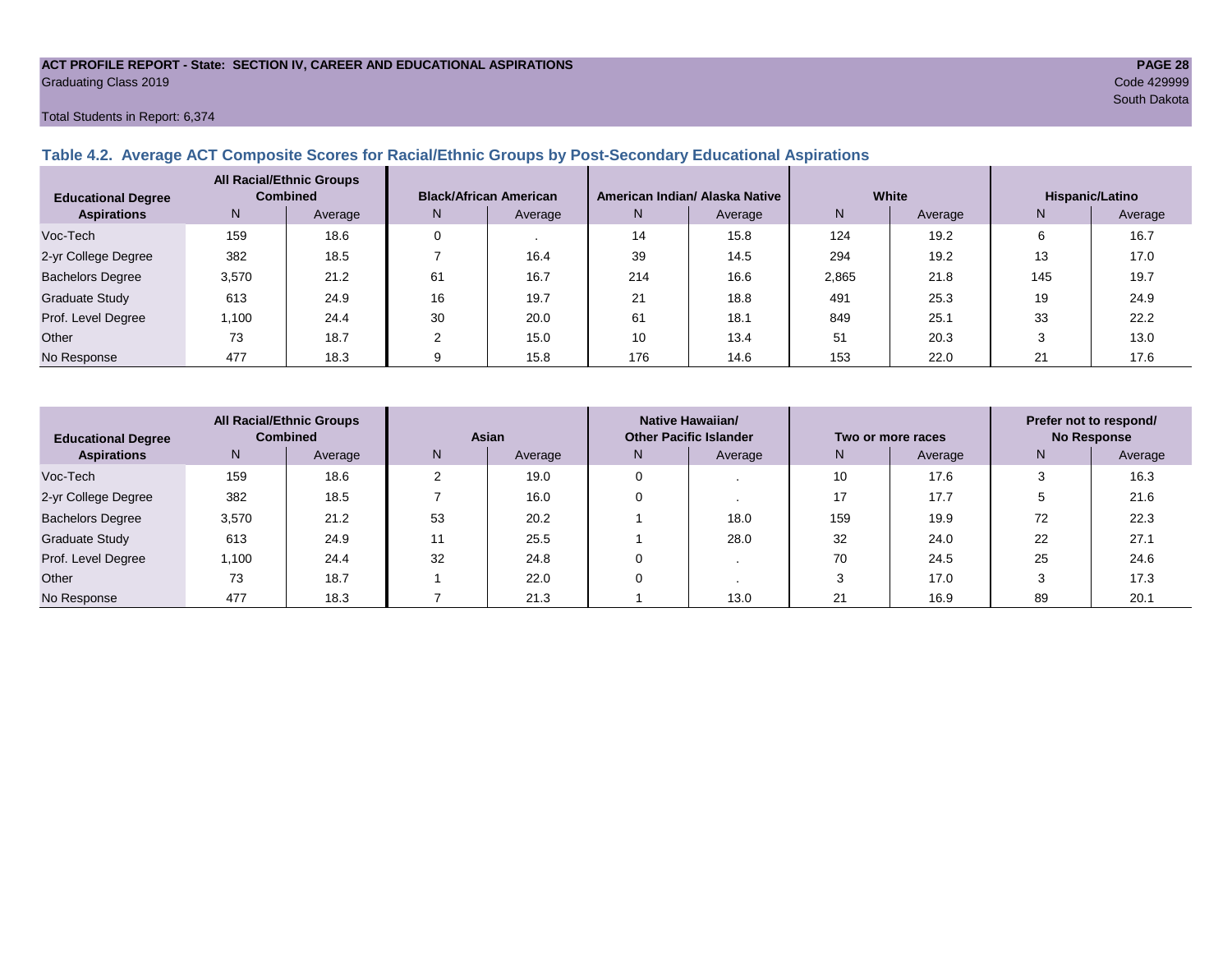### **ACT PROFILE REPORT - State: SECTION IV, CAREER AND EDUCATIONAL ASPIRATIONS PAGE 29** Graduating Class 2019 Code 429999

#### Total Students in Report: 6,374

#### **Table 4.3. Students' Score Report Preferences at Time of Testing**

|                                          |              |        |                           |                                           | <b>Percent of Students in</b> |                 |                |                |                |                |                |
|------------------------------------------|--------------|--------|---------------------------|-------------------------------------------|-------------------------------|-----------------|----------------|----------------|----------------|----------------|----------------|
|                                          |              |        | <b>Number of Students</b> | <b>College Readiness Standards Ranges</b> |                               |                 |                |                |                |                |                |
|                                          |              |        |                           | 2nd-6th                                   |                               |                 |                |                |                |                |                |
| Name                                     | <b>State</b> | Total  | 1st Choice                | Choice                                    | $01 - 12$                     | $13 - 15$       | $16 - 19$      | $20 - 23$      | 24-27          | $28-32$        | 33-36          |
| SOUTH DAKOTA STATE UNIVERSITY            | South Dakota | 1,912  | 884                       | 1,028                                     | $\mathbf{1}$                  | $\overline{7}$  | 23             | 31             | 25             | 12             | $\overline{2}$ |
| UNIVERSITY OF SOUTH DAKOTA               | South Dakota | 1,528  | 562                       | 966                                       | 1                             | $\overline{7}$  | 22             | 32             | 26             | 11             | $\overline{2}$ |
| <b>BLACK HILLS STATE UNIVERSITY</b>      | South Dakota | 619    | 233                       | 386                                       | 4                             | 13              | 29             | 28             | 21             | 5              | 0              |
| AUGUSTANA UNIVERSITY                     | South Dakota | 445    | 131                       | 314                                       | 0                             | 5               | 16             | 27             | 28             | 21             | 4              |
| UNIVERSITY OF SIOUX FALLS                | South Dakota | 418    | 119                       | 299                                       | 1                             | 8               | 26             | 36             | 20             | 9              | 1              |
| NORTHERN STATE UNIVERSITY                | South Dakota | 416    | 151                       | 265                                       | $\mathbf{1}$                  | 8               | 30             | 28             | 26             | 6              | $\overline{0}$ |
| <b>DAKOTA STATE UNIVERSITY</b>           | South Dakota | 415    | 171                       | 244                                       | $\Omega$                      | 5               | 28             | 29             | 27             | 9              | $\overline{2}$ |
| UNIVERSITY OF MINNESOTA-TWIN CITIES      | Minnesota    | 380    | 114                       | 266                                       | $\Omega$                      | 3               | 10             | 21             | 30             | 30             | 6              |
| SOUTH DAKOTA SCH OF MINES/TECH           | South Dakota | 347    | 149                       | 198                                       | $\Omega$                      | 3               | 11             | 24             | 29             | 26             | 6              |
| UNIVERSITY OF NEBRASKA AT LINCOLN        | Nebraska     | 342    | 91                        | 251                                       | $\mathbf 0$                   | $\overline{4}$  | 11             | 25             | 33             | 20             | 6              |
| <b>LAKE AREA TECHNICAL INSTITUTE</b>     | South Dakota | 321    | 146                       | 175                                       | $\overline{2}$                | $\overline{15}$ | 40             | 26             | 13             | 3              | 0              |
| SOUTHEAST TECHNICAL INSTITUTE            | South Dakota | 282    | 117                       | 165                                       | $\overline{2}$                | 14              | 39             | 32             | 11             | 4              | 0              |
| MITCHELL TECHNICAL INSTITUTE             | South Dakota | 231    | 86                        | 145                                       | 3                             | 15              | 42             | 26             | 12             | $\overline{2}$ | 0              |
| DAKOTA WESLEYAN UNIVERSITY               | South Dakota | 227    | 71                        | 156                                       | 1                             | $\overline{7}$  | 32             | 31             | 21             | $\overline{7}$ |                |
| MINNESOTA STATE UNIVERSITY MANKATO       | Minnesota    | 171    | 42                        | 129                                       | $\mathbf 0$                   | 6               | 15             | 40             | 27             | 12             | 1              |
| NORTH DAKOTA STATE UNIVERSITY            | North Dakota | 165    | 31                        | 134                                       | $\overline{0}$                | $\overline{7}$  | 19             | 27             | 28             | 15             | $\overline{4}$ |
| WESTERN DAKOTA TECHNICAL INSTITUTE       | South Dakota | 111    | 42                        | 69                                        | 15                            | 22              | 29             | 23             | $\overline{7}$ | 5              | $\Omega$       |
| <b>NCAA ELIGIBILITY CENTER</b>           | Indiana      | 90     | 37                        | 53                                        | $\overline{0}$                | 11              | 18             | 40             | 21             | 9              | $\mathbf 1$    |
| <b>CHADRON STATE COLLEGE</b>             | Nebraska     | 86     | 23                        | 63                                        | $\mathbf{1}$                  | 10              | 40             | 34             | 14             |                | $\Omega$       |
| <b>COLORADO STATE UNIVERSITY</b>         | Colorado     | 86     | 29                        | 57                                        | $\mathbf 0$                   | 6               | 23             | 36             | 17             | 15             | $\overline{2}$ |
| <b>MOUNT MARTY COLLEGE</b>               | South Dakota | 86     | 26                        | 60                                        | $\mathbf 0$                   | $\overline{2}$  | 35             | 31             | 21             | 10             | $\mathbf 0$    |
| <b>CREIGHTON UNIVERSITY</b>              | Nebraska     | 83     | 23                        | 60                                        | $\mathbf 0$                   | 6               | 10             | 24             | 30             | 27             | $\overline{4}$ |
| <b>HASKELL INDIAN NATIONS UNIVERSITY</b> | Kansas       | 83     | 31                        | 52                                        | 17                            | 52              | 28             | $\overline{2}$ | $\mathbf{1}$   | $\Omega$       | 0              |
| UNIVERSITY OF WYOMING                    | Wyoming      | 83     | 25                        | 58                                        | $\mathbf 0$                   | 5               | 17             | 37             | 25             | 13             | $\overline{2}$ |
| <b>ARIZONA STATE UNIVERSITY</b>          | Arizona      | 82     | 30                        | 52                                        | 4                             | $\overline{7}$  | 17             | 39             | 24             | 9              | $\mathbf 0$    |
| UNIVERSITY OF MINNESOTA-MORRIS           | Minnesota    | 82     | 20                        | 62                                        | $\overline{2}$                | 21              | 26             | 24             | 13             | 12             | $\mathbf{1}$   |
| <b>IOWA STATE UNIVERSITY</b>             | lowa         | 78     | 13                        | 65                                        | $\mathbf{1}$                  | 3               | 5              | 29             | 31             | 27             | $\overline{4}$ |
| UNIVERSITY OF IOWA                       | lowa         | 72     | 11                        | 61                                        | 0                             | $\overline{4}$  | $\overline{7}$ | 26             | 35             | 19             | 8              |
| MONTANA STATE UNIVERSITY-BOZEMAN         | Montana      | 60     | 21                        | 39                                        | $\overline{2}$                | 3               | 10             | 28             | 33             | 22             | $\overline{2}$ |
| UNIVERSITY OF NORTH DAKOTA               | North Dakota | 55     | 16                        | 39                                        | $\Omega$                      | 5               | 22             | 29             | 27             | 15             | $\overline{2}$ |
| All Other Institutions                   |              | 2,872  | 778                       | 2,094                                     | $\overline{2}$                | 8               | 19             | 23             | 23             | 19             | 6              |
| Total                                    |              | 12,228 | 4,223                     | 8,005                                     | $\overline{1}$                | 8               | 22             | 28             | 24             | 14             | 3              |

South Dakota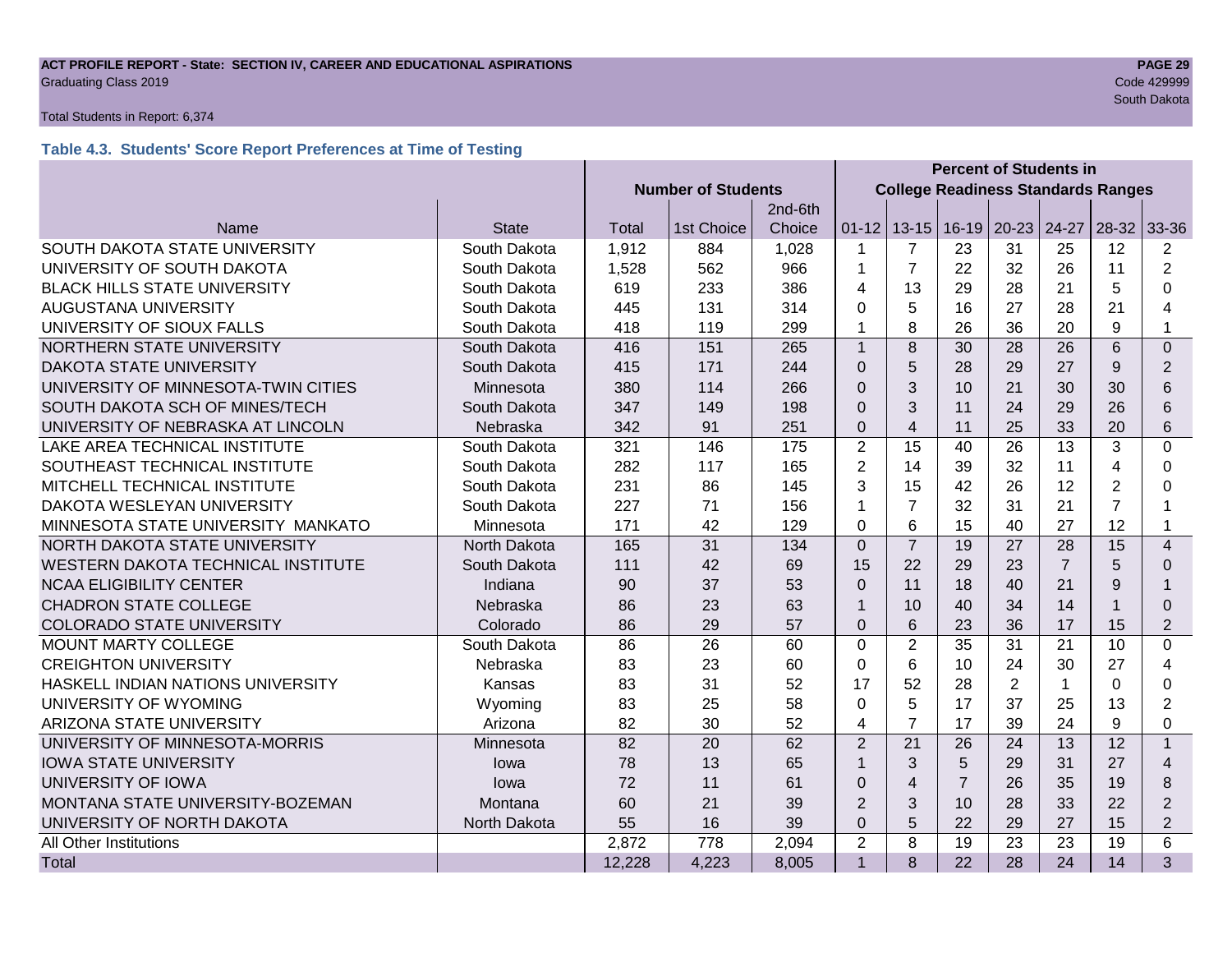**ACT PROFILE REPORT - State : SECTION IV, CAREER AND EDUCATIONAL ASPIRATIONS PAGE 30** Graduating Class 2019 Code 429999

Total Students in Report: 6,374

### This page intentionally left blank.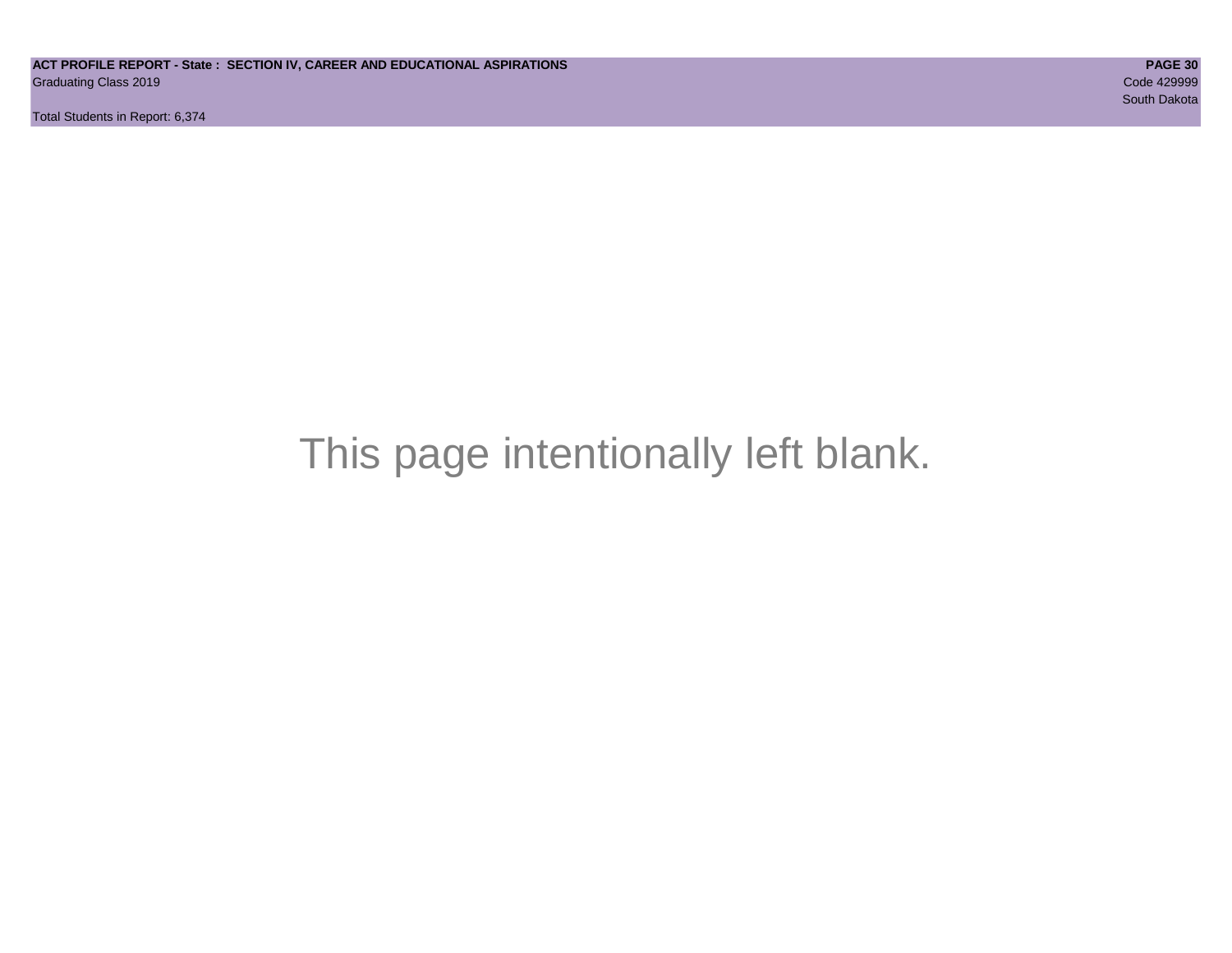# Section V Optional Writing Test Results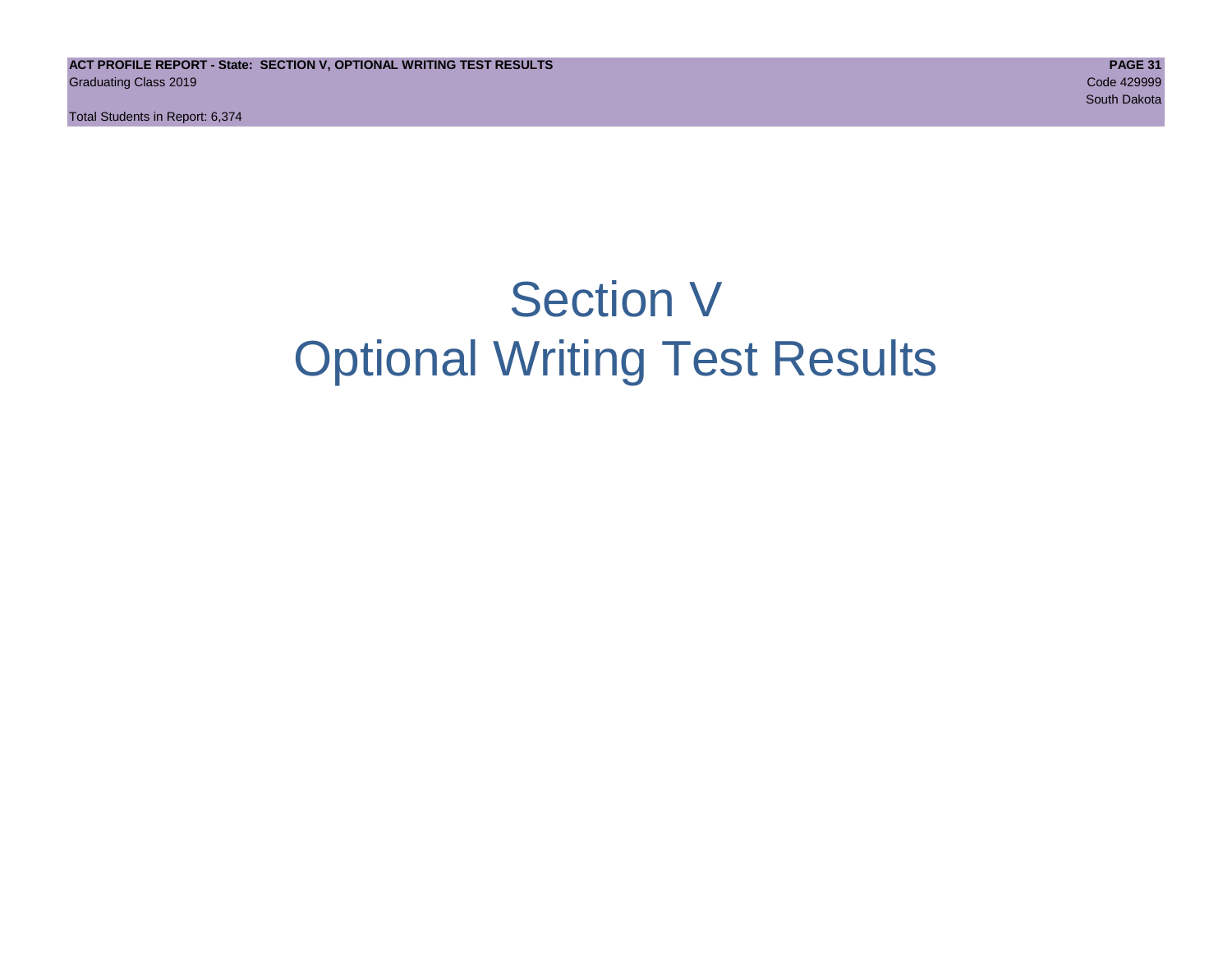#### **ACT PROFILE REPORT - State: SECTION V, OPTIONAL WRITING TEST RESULTS PAGE 32** Graduating Class 2019 Code 429999

Total Students in Report: 6,374

#### **Figure 5.1. Average ACT Writing Scores by Race/Ethnicity\***



■State ■National

\*Missing columns reflect race/ethnicity groupings that are missing.